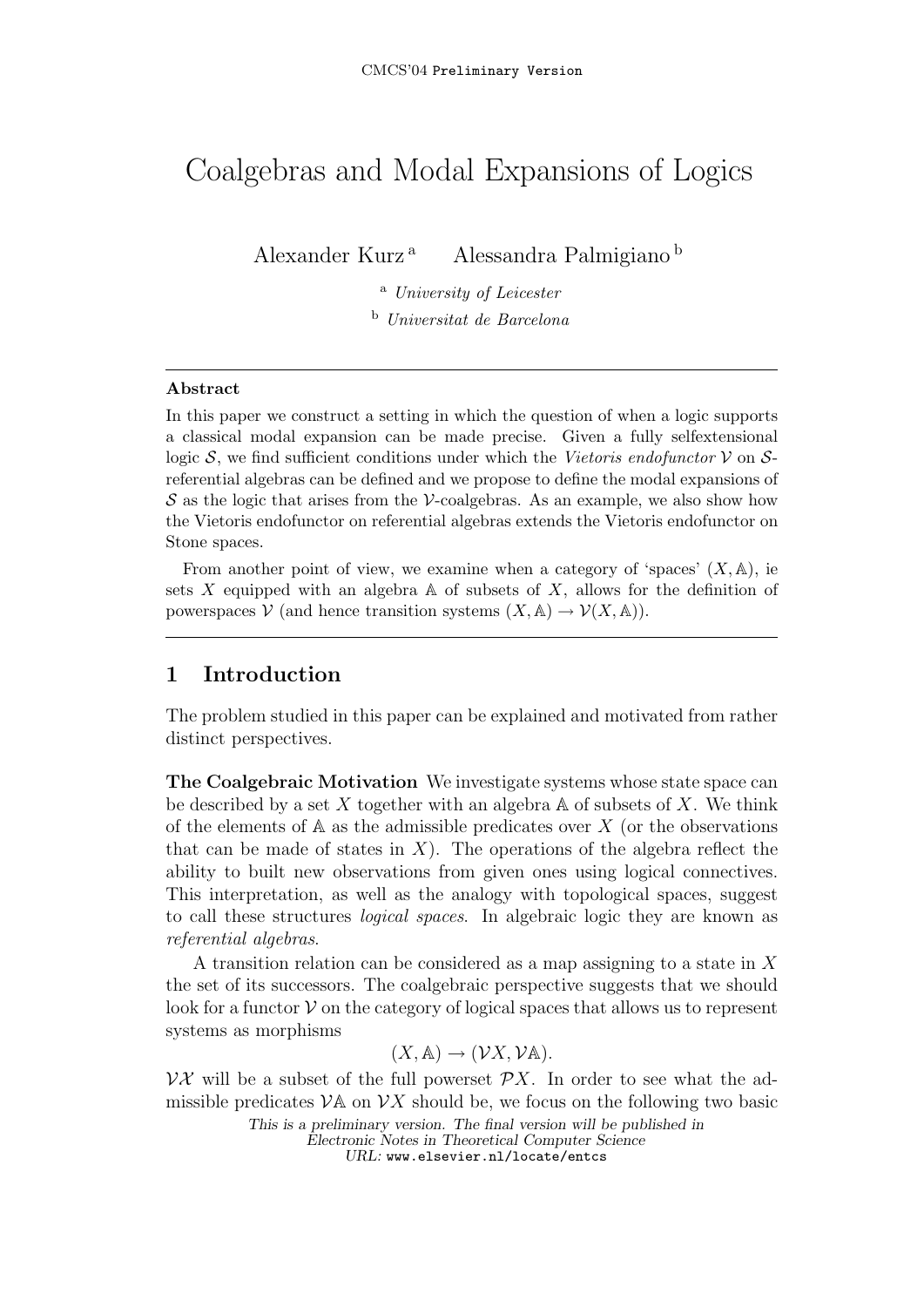observations one can make about a subset  $v \in \mathcal{V}X$  using an admissible set  $a \in A$ : whether all elements of v are contained in a, and whether there exists an element of  $v$  contained in  $a$ . This leads us to the following basic admissible predicates on  $\mathcal{V}X$ :

$$
\Box a = \{ v \in \mathcal{V}X \mid v \subseteq a \} \text{ and } \otimes a = \{ v \in \mathcal{V}X \mid v \cap a \neq \emptyset \}.
$$

This choice of basic admissible predicates is well known in topology and domain theory where  $(\mathcal{V}X, \mathcal{V}A)$  is known as the Vietoris space or the Plotkin powerdomain. To see under which circumstances this construction can be generalized from topological spaces is one of the aims of this work.

The construction of  $\mathcal{V}X$  is well-known and presented in Section [3.](#page-6-0) The main contribution of this paper consists in giving a construction of  $\mathcal{V}$ A. This construction is motivated by the logical interpretation of referential algebras as models for selfextensional logics and uses the duality theory for selfextensional logics.

Selfextensional Logics One of the major conceptual achievements in philosophical logic is the Fregean distinction between *sense* and *reference*, which is captured in the formal distinction between the *intensional* and the *deno*tational approaches in defining the semantics of logical languages. In a denotational approach, the semantics of formulas is given by their truth values (denotation). The denotational approach is adequate only for those logics for which the *substitutivity principle* holds, i.e. those logics such that any two sentences with the same truth value can be substituted for one another without altering the truth value of the result. The substitutivity principle does not hold for *intensional logics* of which modal logic is perhaps the best known example. In any intensional approach, semantic structures are always based on sets of states, or 'possible worlds', X, so that any formula  $\varphi$  takes its denotation (truth value) at every possible world. Then  $\phi$  is interpreted as a predicate by mapping it to the subset of the possible worlds at which it is true. This set is often called the *intension* of  $\varphi$ . The substitutivity principles holds not for formulas with the same denotation in a given world but for formulas with the same intension, i.e. with the same denotation in every possible world. Kripke structures are perhaps the best known example of intensional semantics.

Compositionality is a basic requirement in both the denotational and the intensional approaches to semantics. As it is well known, the denotational approach accounts for compositionality by endowing the set of truth values with an algebraic structure: The paradigmatic example is the Boolean algebra 2, where the truth value of the compound formula  $\varphi \wedge \psi$  can be computed from the truth values of  $\varphi$  and  $\psi$ .

Likewise, accounting for a compositional semantics in any intensional setting means to endow (a selected subset of)  $\mathcal{P}(X)$  with an algebraic structure, so that the intension of the compound formula  $\varphi \wedge \psi$  can be computed from the intensions of  $\varphi$  and  $\psi$  (and more often than not there are further require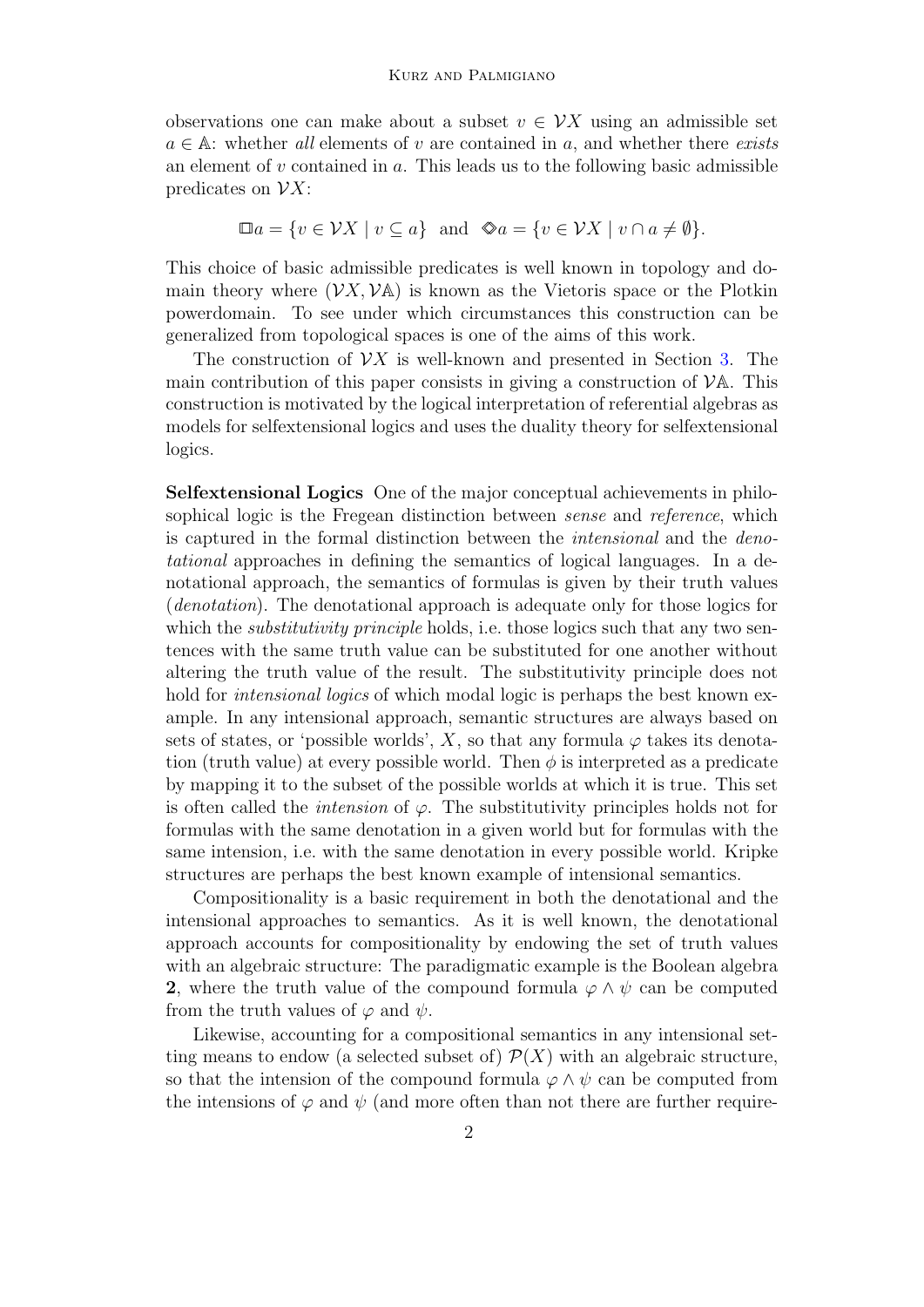ments on the definition of the operations: for instance, that the intension of  $\varphi \wedge \psi$  coincides with the intersection of the intensions of  $\varphi$  and  $\psi$ , and so on). General frames for modal logic are a typical example: they are defined as triples  $(X, R, \mathbb{A})$ , where X is a nonempty set of states,  $R \subseteq X \times X$  and A is a subalgebra of the Boolean algebra  $\mathcal{P}(X)$ .

In algebraic logic, the intensional approach to semantics is treated in a general setting that abstracts away from the particular similarity type of logics: for every algebraic similarity type  $\tau$ , the semantic structures for  $\tau$ -logics are referential algebras, i.e. tuples  $(X, A)$  such that  $X \neq \emptyset$  and A is a  $\tau$ -algebra of subsets of X (that is not required to be a subalgebra of  $\mathcal{P}(X)$ ). Selfextensional logics where characterized by Wójcicki as the logics that are sound and complete w.r.t. their corresponding class of referential algebras. One of their features is that any two formulas are interderivable if and only if they are mapped to the same subsets in any referential algebra. Thus for selfextensional logics, interderivability captures the identity of meaning (intension), in a compositional way. Since referential algebras, that are the canonical semantic structures for selfextensional logics, can be regarded as abstract versions of general frames, selfextensional logics can be loosely thought of as generalizing modal logics. On the other hand, many logics that are neither modal nor intensional, like classical and intuitionistic propositional logics, are selfextensional as well. This paper is the starting point of a line of investigation that aims at a better understanding of the relation between selfextensional logics and modalities.

The Logical Motivation The general way in which modal logics are investigated from an algebraic perspective is to regard modal operators as expanding an underlying logical signature. We take the converse perspective and ask 'When does a given selfextensional logic S support modalities?' Our aim is to set a context in which this question can be made precise, i.e. to define a general theory of modal expansions of selfextensional logics so that the operators of the modal expansions have predetermined semantics and properties. In this paper we are focusing on expanding a logic with modal operators  $\Box$ and  $\diamond$ , that are normal and interrelated like in the modal logic K. So we are going to define the modal expansion of a logic as the logic that canonically arises from the semantic structures that we purposely construct to force the required semantics and properties.

We construct these structures as coalgebras for the *Vietoris endofunctor*  $V$  on the category of referential algebras associated with S, the S-referential *algebras*. In their turn, the  $\mathcal{V}$ -coalgebras so obtained can be represented as referential algebras of the modally expanded similarity type: indeed, a  $\mathcal{V}$ coalgebra is a set map  $\rho: X \longrightarrow \mathcal{V}X$  such that  $\rho^{-1} \in Hom(\mathcal{V}A, A)$ . Then  $ρ$  will correspond to the referential algebra  $(X, A')$ , where A' is the modal expansion of A associated with  $\rho^{-1} \in Hom(VA, A)$ . The modal expansion of  $\mathcal S$  will be defined as the logic that arises from this class of referential algebras.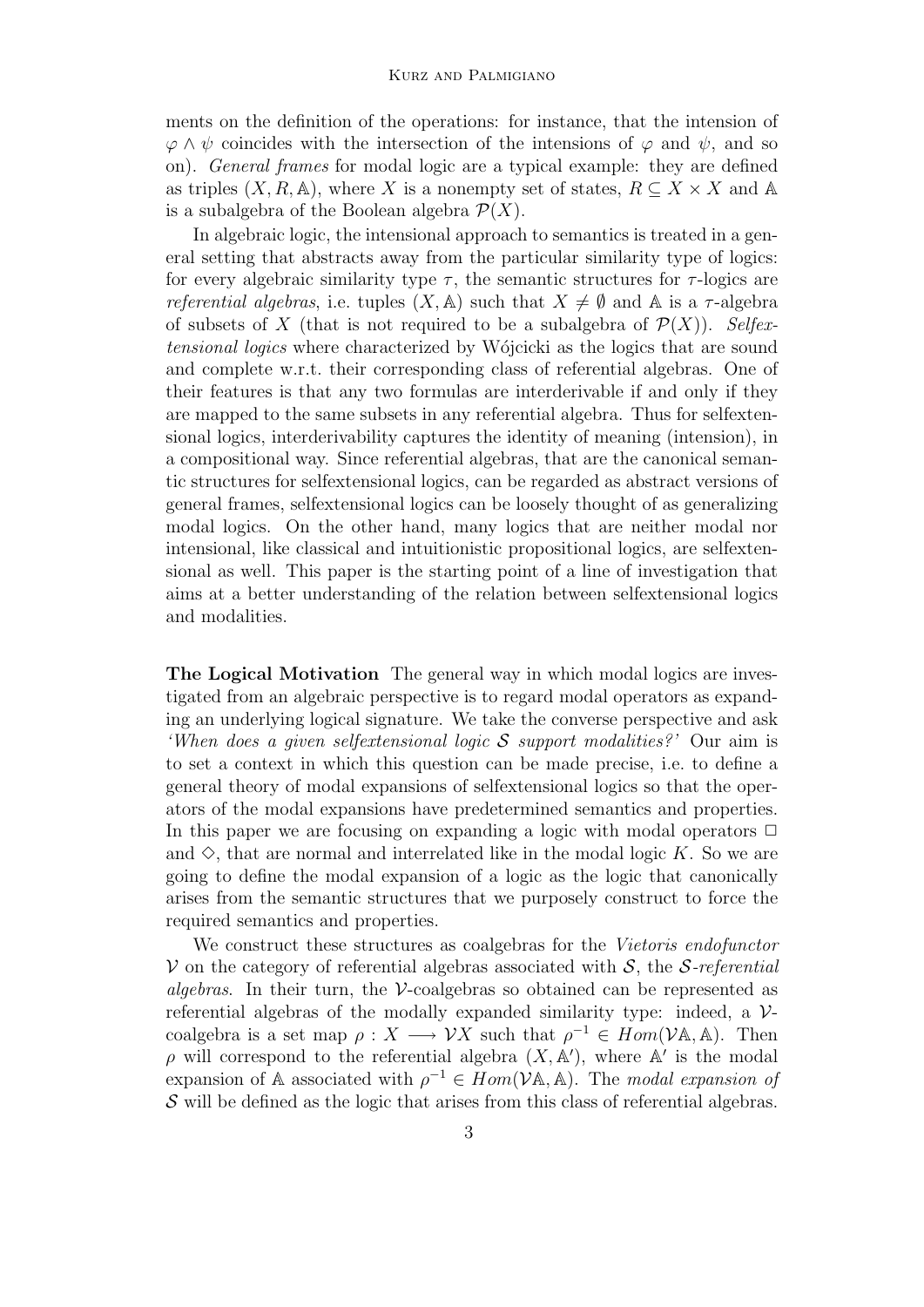We propose to say that a selfextensional logic  $\mathcal S$  supports classical modalities if its modal expansion can be constructed as sketched above.

Duality Theory The main contribution of this paper is the construction of the Vietoris endofunctor on  $S$ -referential algebras. One natural question is how this construction is related with the Vietoris endofunctors on certain classes of topological spaces that are known from the literature, like the Vietoris endofunctors on Stone and Priestley spaces. There is a natural way in which this construction extends the known ones, and it is based on the fact that those topological spaces can be represented as referential algebras. Indeed, the categories of those topological spaces are isomorphic to full subcategories of referential algebras, in such a way that the following diagrams commute:



These embeddings are part of a more general picture that is brought about by the duality theory for selfextensional logics, briefly presented in [2.2.](#page-5-0) This theory consists of two parts: the first part defines a duality between categories of models of the same selfextensional logic  $S$ , namely between the *atlases*, that provide the algebraic semantics for  $\mathcal S$  according to the theory of Abstract Algebraic Logic, and the  $S$ -referential algebras. This duality is shaped around logic, for atlases and referential algebras correspond to one another in such a way that their logical content is integrally preserved. The key feature of this duality is that its logical import is in-built it its definition. The second part is about how this duality uniformly extends a wide class of known dualities, which includes the Stone and Priestley ones. The involved categories of algebras and topological spaces are shown to be respectively isomorphic to categories of atlases and referential algebras, in such a way that the duality functors are lifted too, and as the logical import of the duality for atlases and referential algebras is given by definition, this embedding provides a way to make the logical interpretation of the embedded dualities explicit and uniform.

This comes as no surprise: the logical import of dualities has been widely recognized in the literature by showing their systematic connections with soundness and completeness theorems, and dualities have been widely used in the literature to give a logical interpretation to set-based structures such as topological spaces and coalgebras.

The duality theory for selfextensional logics plays a crucial role in the setting that we present here. The novelty is that this duality is not used to give a logical interpretation to independently defined set-based structures: it is used to define the set-based structures from the logic that we want to modally expand, and from the predetermined semantics and properties of the modal expansion.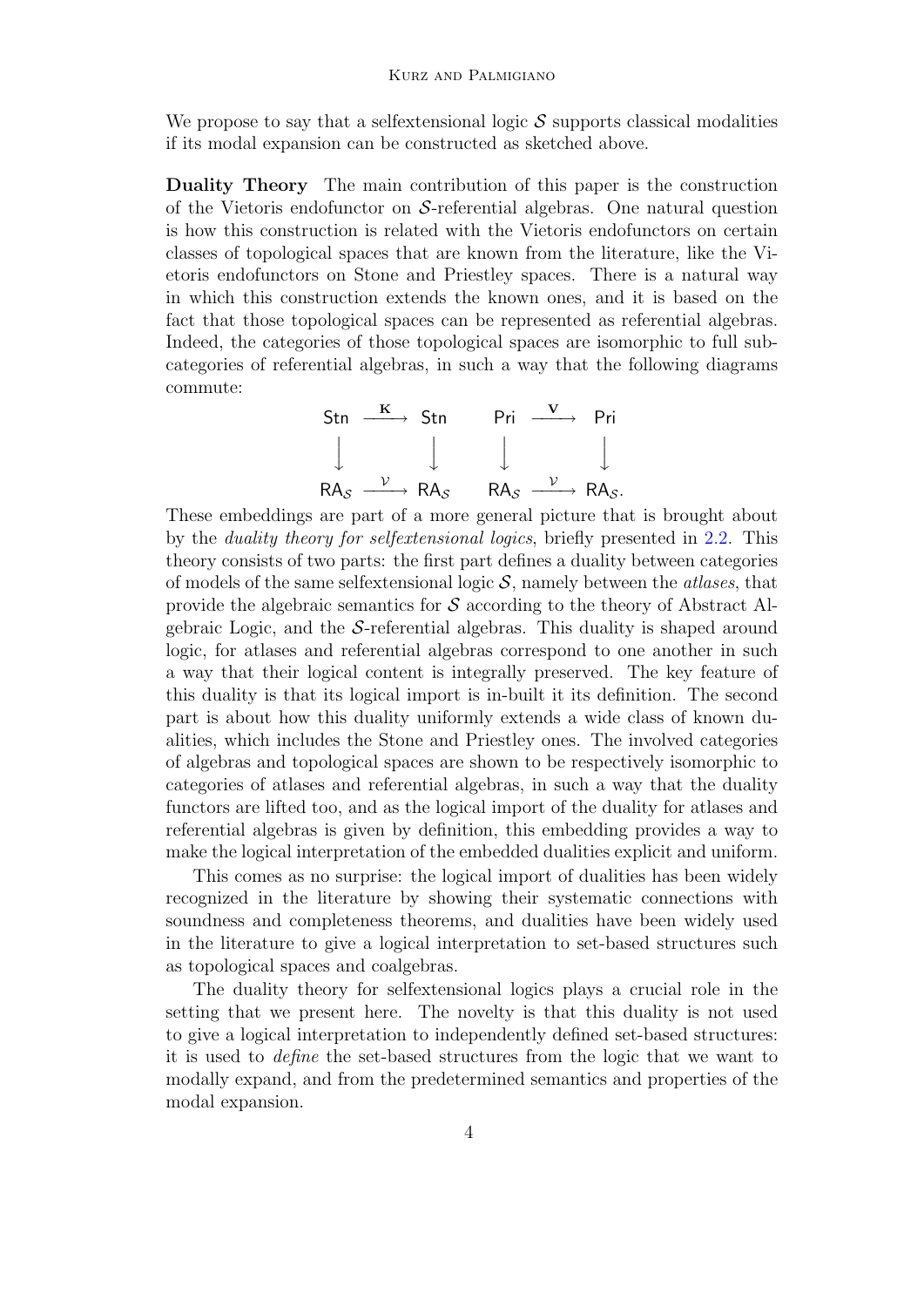Related Work This work is set in the context of abstract algebraic logic (AAL) and duality theory. The monograph [\[FJ96\]](#page-15-0) provides a detailed account of the basics of AAL. The book [\[Joh82\]](#page-15-1) is the standard reference for the basics of duality theory. The duality theory for selfextensional logics is developed in [\[Pal02\]](#page-15-2). The characterization of selfextensional logics in terms of referential algebras appears in  $W673$  and  $W688$ . Coalgebras of Vietoris endofunctors on Stone and Priestley spaces are shown to be adequate semantic structures for the modal logics K and  $PML$  respectively in [\[KKV03\]](#page-15-5) and [\[Pal03a\]](#page-15-6). Analogous but partial results for some modal intuitionistic logics can be found in [\[Pal03b\]](#page-15-7). The description of  $\mathcal{VA}$  in Section [4](#page-8-0) owes a lot to the Vietoris locale defined in [\[Joh85\]](#page-15-8). The theories of Natural Dualities, developed in [\[CD98\]](#page-15-9) and of Bounded Lattice Expansions [\[GH01\]](#page-15-10) will be relevant to further developments of this work (see also discussion in Section [6\)](#page-13-0).

Acknowledgements This paper was written during a visiting period of the second author to the Department of Computer Science of the University of Leicester. The second author wishes to thank the research group of Computer Science of the University of Leicester for their hospitality, and for partially funding her stay. We would like to thank Ramon Jansana for reading preliminary versions of this work and for many useful comments.

# 2 Preliminaries on Selfextensional Logics

Throughout this section,  $\tau$  is an algebraic similarity type,  $\mathcal A$  is a  $\tau$ -algebra and A is its carrier, **Fm** is the free  $\tau$ -algebra (of formulas) over a given set of variables  $Var, \mathcal{S} = (\mathbf{Fm}, \vdash_{\mathcal{S}})$  is a  $\tau$ -consequence relation,  $\mathcal{H} = (W, \mathbb{A})$  is a τ-referential algebra, X is the domain of H and  $\mathcal{Q} = (\mathcal{A}, \mathcal{B})$  is a τ-atlas.

#### 2.1 Basic Concepts

A  $\tau$ -consequence relation is a pair  $\mathcal{S} = (\mathbf{Fm}, \vdash_S)$ , where **Fm** is the  $\tau$ -algebra of formulas over a given set of variables and  $\vdash_{\mathcal{S}} \subseteq \mathcal{P}(Fm) \times Fm$  such that for all  $\Gamma \cup \{\varphi\} \subseteq Fm$ ,

- 1. If  $\varphi \in \Gamma$  then  $\Gamma \vdash_{\mathcal{S}} \varphi$ .
- 2. If  $\Gamma \vdash_{\mathcal{S}} \varphi$  and  $\Gamma \subseteq \Delta$  then  $\Delta \vdash_{\mathcal{S}} \varphi$ .
- 3. If  $\Gamma \vdash_{\mathcal{S}} \varphi$  and for every  $\psi \in \Gamma \Delta \vdash_{\mathcal{S}} \psi$ , then  $\Delta \vdash_{\mathcal{S}} \varphi$ .

If  $T \subseteq Fm$  is closed under  $\vdash_{\mathcal{S}}$ , i.e. if  $T \vdash_{\mathcal{S}} \varphi$  then  $\varphi \in T$  for every  $\varphi \in Fm$ , then T is a theory of S, or an S-theory. Th(S) is the set of the S-theories. S is finitary iff for all  $\Gamma \cup {\varphi} \subseteq Fm$ , if  $\Gamma \vdash_{\mathcal{S}} \varphi$  then  $\Delta \vdash_{\mathcal{S}} \varphi$  for some finite set  $\Delta \subseteq \Gamma$ . S is structural iff for all  $\Gamma \cup {\varphi} \subseteq Fm$ , for all  $\sigma \in Hom(\mathbf{Fm}, \mathbf{Fm})$ , if  $\Gamma \vdash_S \varphi$  then  $\sigma[\Gamma] \vdash_S \sigma(\varphi)$ . A sentential logic is a finitary and structural consequence relation. The *interderivability relation of*  $S$  is the equivalence relation  $\exists \vdash_S = \{(\varphi, \psi) \in Fm \times Fm \mid \varphi \vdash_S \psi \text{ and } \psi \vdash_S \varphi\}.$  S is selfectensional iff  $\mathcal{F}_{\mathcal{S}}$  is a congruence of Fm.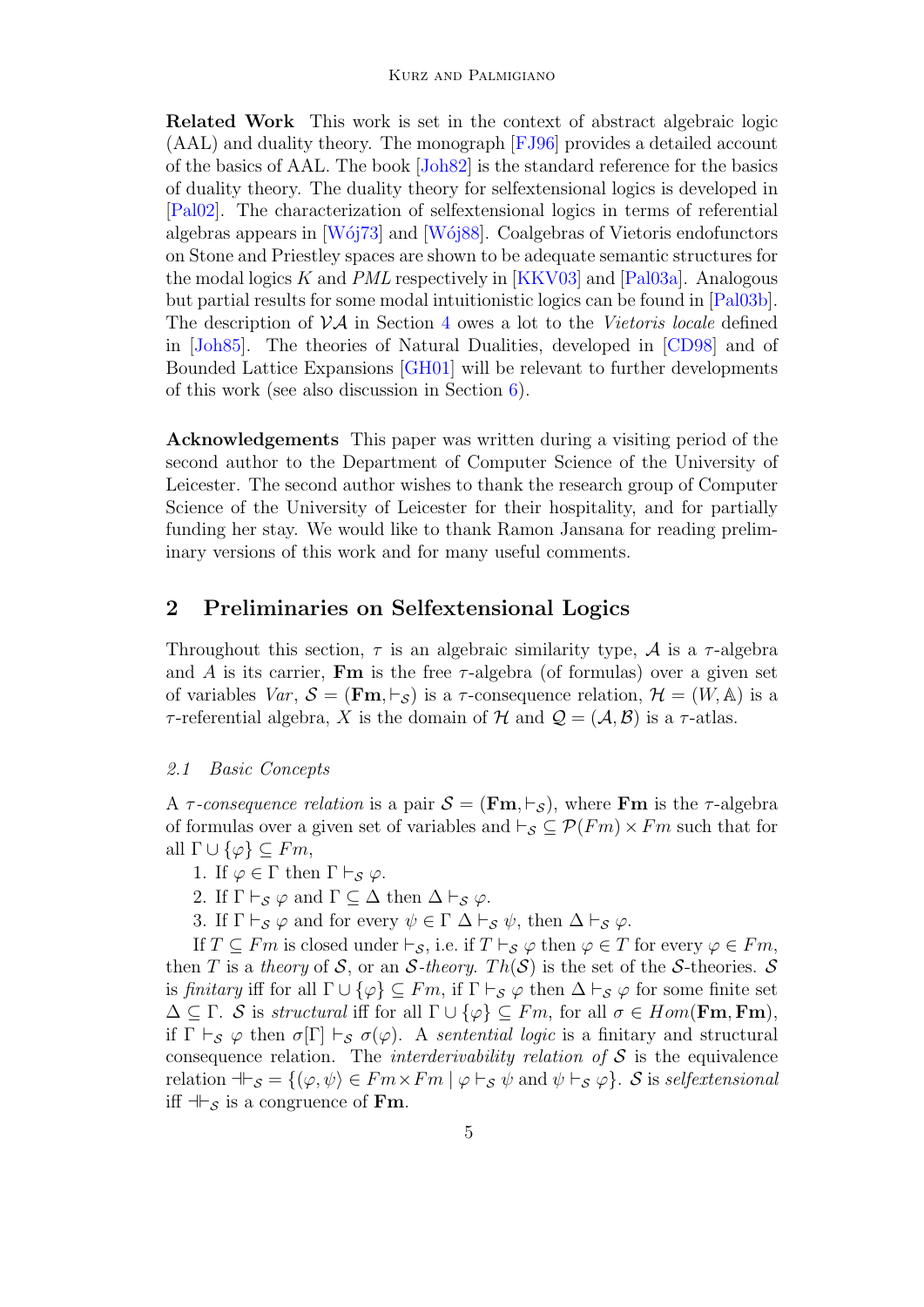For every  $\tau$ -algebra A and every  $F \subseteq A$ , F is an S-filter iff for every  $h \in Hom(\mathbf{Fm}, \mathcal{A})$  and every S-sequent  $\Gamma \vdash_{\mathcal{S}} \varphi$ , if  $h[\Gamma] \subseteq F$  then  $h(\varphi) \in F$ .  $Fi_{\mathcal{S}}(\mathcal{A})$  is the collection of the S-filters of A.  $Fi_{\mathcal{S}}(\mathbf{Fm}) = Th(\mathcal{S})$ . S is fully selfextensional iff for every algebra A, the Frege relation  $\Lambda_{\mathcal{S}} = \{ \langle a, b \rangle \mid a \in F$ iff  $b \in F$  for every  $F \in Fi_{\mathcal{S}}(\mathcal{A})\}$  is a congruence of A. The Frege relation on Fm is  $\mathcal{F}_s$ . If S is fully selfextensional, then A is an S-algebra iff  $\Lambda_s$  is the identity relation. For example, if  $S$  is classical propositional logic, then Boolean algebras are the S-algebras. For every fully selfextensional logic  $S$ and every algebra A,  $A/\Lambda_{\mathcal{S}}$  is an S-algebra. Let  $q : A \longrightarrow A/\Lambda_{\mathcal{S}}$  be the associated canonical projection.

**Remark 2.1** For every logic S that is fully selfextensional, and every  $h \in$  $Hom(\mathcal{A}_1, \mathcal{A}_2)$ , the assignment  $q_1(a) \mapsto q_2(h(a))$  defines a homomorphism  $qh \in$  $Hom(\mathcal{A}_1/\Lambda_{\mathcal{S}}, \mathcal{A}_2/\Lambda_{\mathcal{S}}).$ 

**Proof.** For every  $h \in Hom(\mathcal{A}_1, \mathcal{A}_2)$  and every  $F \in Fig(\mathcal{A}_2), h^{-1}(F) \in$  $Fi_{\mathcal{S}}(\mathcal{A}_1)$ . Therefore,  $\langle a, b \rangle \in \Lambda_{\mathcal{S}}(\mathcal{A}_1)$  implies that  $\langle h(a), h(b) \rangle \in \Lambda_{\mathcal{S}}(\mathcal{A}_2)$ , and from this it follows that  $qh$  is well defined. The rest is routine.  $\Box$ 

As a consequence of this remark,  $\mathbf{Fm}/\mathbf{B}_{\mathcal{S}}$  is the free S-algebra.

### <span id="page-5-0"></span>2.2 Models for Selfextensional Logics and Duality

A  $\tau$ -referential algebra is a pair  $\mathcal{H} = (X, \mathbb{A})$  where X is a nonempty set and A is a  $\tau$ -algebra of subsets of X. H is *differentiated* iff for every  $a, b \in X$ , if  $a \in Y$  iff  $b \in Y$  for every  $Y \in A$ , then  $a = b$ . The consequence relation *induced by* H is defined as follows: For every  $\Gamma \cup {\varphi} \subseteq Fm$ ,  $\Gamma \models_H \varphi$  iff for every  $h \in Hom(\mathbf{Fm}, \mathcal{A}), \bigcap_{\gamma \in \Gamma} h(\gamma) \subseteq h(\varphi)$ . H is an *S*-referential algebra iff  $\vdash_{\mathcal{S}} \subseteq \models_{\mathcal{H}}$ . The consequence relation  $\models_{\mathcal{H}}$  is structural and selfextensional by construction. Conversely, if  $S$  is selfextensional, then there exists a DRA H such that  $\vdash_{\mathcal{S}} \; = \; \models_{\mathcal{H}}$ . For every  $\mathcal{H} = (W, \mathbb{A})$  and  $\mathcal{H}' = (X', \mathbb{A}'), h \in$  $Hom(\mathcal{H}, \mathcal{H}')$  iff  $h \in \mathsf{Set}(X, X')$  and  $h^{-1} \in Hom(\mathbb{A}', \mathbb{A})$ .  $h \in Hom(\mathcal{H}, \mathcal{H}')$  is strict iff  $h^{-1} \in Hom(\mathbb{A}', \mathbb{A})$  is onto.

A  $\tau$ -atlas is a pair  $\mathcal{Q} = (\mathcal{A}, \mathcal{B})$  such that  $\mathcal{A}$  is a  $\tau$ -algebra and  $\mathcal{B}$  is a collection of subsets of  $A$ . The Frege relation of an atlas  $Q$  is the equivalence relation  $\Lambda_{\mathcal{Q}} = \{ \langle a, b \rangle \in A \times A \mid \text{for every } B \in \mathcal{B}, a \in B \Leftrightarrow b \in B \}.$  Q is Fregean iff  $\Lambda_{\mathcal{Q}}$  is a congruence of A.  $\mathcal Q$  is Frege-reduced (FRA) iff  $\Lambda_{\mathcal{Q}}$  is the identity relation on A. If  $\mathcal{Q} = (\mathcal{A}, \mathcal{B})$  is Fregean then the quotient atlas  $\mathcal{Q}^* = (\mathcal{A}^*, \mathcal{B}^*)$ , where  $\mathcal{A}^* = \mathcal{A}/\Lambda_{\mathcal{Q}}, \mathcal{B}^* = \{B^* \mid B \in \mathcal{B}\}, \mathcal{B}^* = p[B]$  and  $p: \mathcal{A} \to \mathcal{A}^*$  is the canonical projection, is Frege-reduced. The consequence induced by Q is defined by: For every  $\Gamma \cup {\varphi} \subseteq Fm$ ,  $\Gamma \models_{\mathcal{Q}} \varphi$  iff for every  $h \in Hom(\mathbf{Fm}, \mathcal{A})$  and for every  $B \in \mathcal{B}$ , if  $h[\Gamma] \subseteq B$  then  $h(\varphi) \in B$ .  $\mathcal{Q}$  is an S-atlas iff  $\vdash_{\mathcal{S}} \subseteq \models_{\mathcal{Q}}$  iff  $\mathcal{B} \subseteq Fi_{\mathcal{S}}(\mathcal{A})$ .

For all Q and  $\mathcal{Q}'$ ,  $h \in Hom(\mathcal{Q}, \mathcal{Q}')$  iff  $h \in Hom(\mathcal{A}, \mathcal{A}')$  and  $\{h^{-1}(B') \mid B' \in \mathcal{Q}'\}$  $\mathcal{B}'\}\subseteq \mathcal{B}$ .  $h \in Hom(\mathcal{Q}, \mathcal{Q}')$  is strict iff  $\{h^{-1}(B') \mid B' \in \mathcal{B}'\} = \mathcal{B}$ . For example, the canonical projection  $p \in Hom(Q, Q^*)$  is strict and onto. If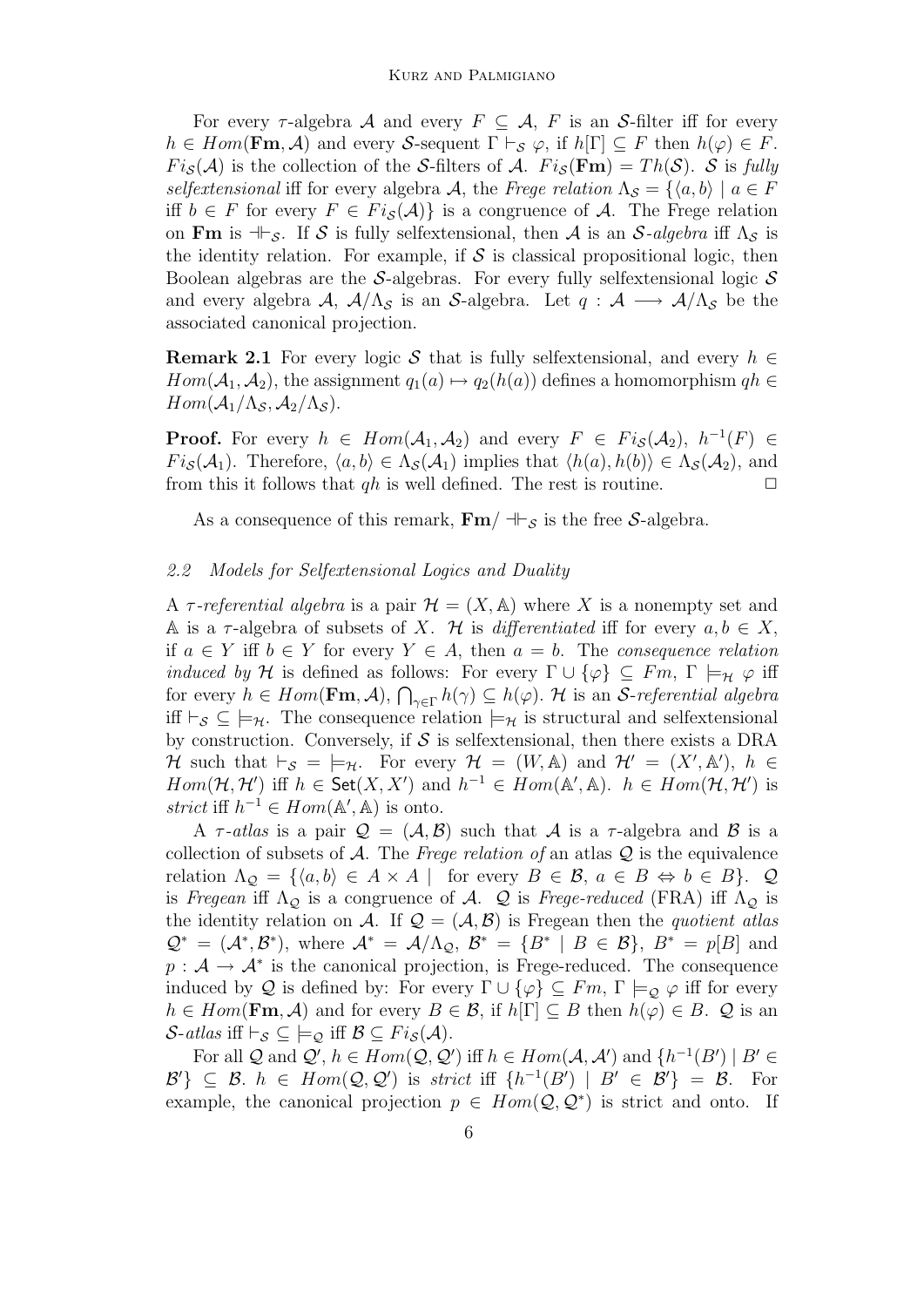$h \in Hom(Q, Q')$  is strict and onto, then  $\models_{Q'} = \models_{Q}$ . In particular, if  $h \in$  $Hom(Q, Q')$  is strict and onto and Q is an S-atlas, then Q' is an S-atlas. Hence, if  $Q$  is a Fregean S-atlas, then  $Q^*$  is a Frege-reduced S-atlas.

The dual referential algebra of a Fregean atlas  $\mathcal{Q} = (\mathcal{A}, \mathcal{B})$  is  $\mathcal{Q}_+ = (\mathcal{B}, \overline{\mathcal{A}})$ , where  $\overline{A} = {\overline{a} \mid a \in A}$ , and  $\overline{a} = {B \in B \mid a \in B}$  for every  $a \in A$ . Since  $\Lambda_{\mathcal{Q}}$ is a congruence, for every  $f \in \tau$  we can define the operation  $f^{\mathcal{A}}$  by declaring  $f^{\mathcal{A}}(\overline{a_1},\ldots,\overline{a_n})=\overline{f^{\mathcal{A}}(a_1,\ldots,a_n)}$  for every  $a_1,\ldots,a_n\in A$ .  $\mathcal{Q}_+$  is a DRA and  $|=_{\mathcal{Q}}=|=_{\mathcal{Q}_+}$ . In particular, if  $\mathcal Q$  is an S-atlas, then  $\mathcal{Q}_+$  is an S-referential algebra. If  $h \in Hom(Q, Q')$ , then  $h_+ := h^{-1} \in Hom(Q'_+, Q_+)$ . If h is onto, then  $h_+$  is strict, and if h is strict, then  $h_+$  is onto.

The dual atlas of  $\mathcal{H} = (X, \mathbb{A})$  is  $\mathcal{H}^+ = (\mathbb{A}, \overline{X})$  where  $\overline{X} = {\overline{x} \mid x \in X}$ and  $\overline{x} = \{Y \in \mathcal{A} \mid x \in Y\}$  for every  $x \in X$ .  $\mathcal{H}^+$  is an FRA and  $\models_{\mathcal{H}} \equiv \models_{H^+}$ . In particular, if  $H$  is an S-referential algebra, then  $H^+$  is an S-atlas. If  $h \in Hom(\mathcal{H}, \mathcal{H}')$  then  $h^+ := h^{-1} \in Hom(\mathcal{H}'^+, \mathcal{H}^+)$ . If h is onto, then  $h^+$  is strict, and if h is strict, then  $h^+$  is onto.

These correspondences define a dual equivalence between the categories FRA of Frege-reduced atlases and atlas morphisms and the category DRA of differentiated referential algebras and referential algebra morphisms.

A feature of this duality is that a wide class of dualities for categories of algebras that have a distributive lattice part can be uniformly "embedded" in it. This is the case of the Stone and Priestley dualities, as well as the case of the duality for BAO's and descriptive general frames. For example, for every Boolean algebra (BA) A, let  $\mathcal{Q}_A = (\mathcal{A}, \mathsf{Ultr}(\mathcal{A}))$ , where  $\mathsf{Ultr}(\mathcal{A})$  is the set of the ultrafilters of A, and for every Stone space  $\mathbf{X} = (X, \Omega)$ , let  $\mathcal{H}_{\mathbf{X}} = (X, \mathbb{A})$ where  $A$  is the BA of the clopen subsets of  $X$ . These assignments define two covariant, faithful and full functors  $Q_{...}$  : BA  $\longrightarrow$  FRA and  $\mathcal{H}_{...}$  : Stn  $\longrightarrow$  DRA, such that  $Hom(\mathcal{A}, \mathcal{A}') = Hom(Q_{\mathcal{A}}, Q_{\mathcal{A}'})$ ,  $Hom(\mathbf{X}, \mathbf{X}') = Hom(\mathcal{H}_{\mathbf{X}}, \mathcal{H}_{\mathbf{X}'})$ , and the following diagrams commute:

$$
\begin{array}{ccc}\n\text{BA} & \xrightarrow{F} & \text{Stn} & \text{Stn} & \xrightarrow{G} & \text{BA} \\
\mathcal{Q}_{\dots} & & \mathcal{H}_{\dots} & & \mathcal{H}_{\dots}\n\end{array}
$$
\n
$$
\begin{array}{ccc}\n\text{H}_{\dots} & & \mathcal{H}_{\dots}\n\end{array}
$$
\n
$$
\begin{array}{ccc}\n\text{FRA} & \xrightarrow{0+} & \text{DRA} & & \text{DRA} & \xrightarrow{0^+} & \text{FRA}.\n\end{array}
$$

### <span id="page-6-0"></span>3 Modally Closed Subsets

As mentioned in the introduction, we want to define a functor  $\mathcal V$  on referential algebras such that a  $\mathcal V$ -coalgebra

$$
\xi : (W, \mathbb{A}) \longrightarrow (\mathcal{V}W, \mathcal{V}\mathbb{A})
$$

consists of a transition relation  $\xi : W \to \mathcal{V}W \subset \mathcal{P}W$  and an algebra  $\mathcal{V}$ A whose elements interpret formulae that can be built from the predicates in A and the classical modal operators  $\Box$  and  $\diamond$ . That is, for all  $U \in \mathbb{A}$ ,  $\mathcal{V}\mathbb{A}$  will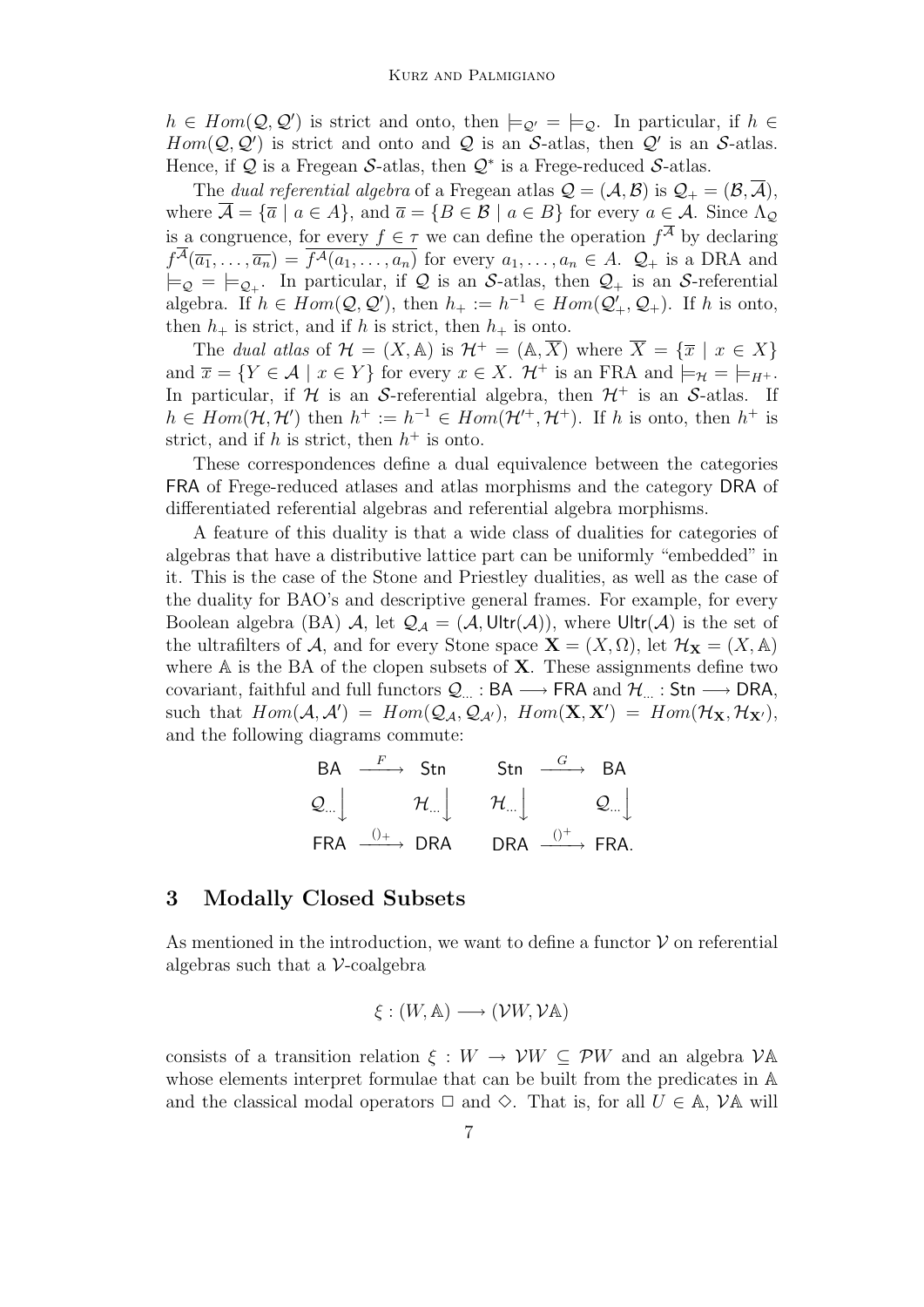contain the sets

$$
\Box U = \{ X \in \mathcal{V}W \mid X \subseteq U \} \text{ and } \otimes U = \{ X \in \mathcal{V}W \mid X \cap U \neq \emptyset \}.
$$

Then, given  $(W, A)$ ,  $\xi: W \to VW$  and  $U \in A$  we obtain the classical semantics of  $\Box$  and  $\Diamond$  via  $w \Vdash \Box U \Leftrightarrow \xi(w) \in \Box U$  and  $w \Vdash \Diamond U \Leftrightarrow \xi(w) \in \Diamond U$ . From a logical point of view, we expand the signature of A with two modal operators with the semantics determined as above.

This section focuses on the definition of  $VW$  which is independent of the algebraic signature. We also describe  $\mathcal{V}$  and case of the empty algebraic signature.

For every H, we introduce the set of abstract symbols  $\mathcal{L}_{\Box}(\mathcal{H}) = \{\Box U \mid U \in$ A} and  $\mathcal{L}_{\diamond}(\mathcal{H}) = \{ \diamond U \mid U \in \mathbb{A} \}$ , and the relation  $\models$  given by

$$
X \models \Box U \Leftrightarrow X \subseteq U
$$
 and  $X \models \Diamond U \Leftrightarrow X \cap U \neq \emptyset$ 

for  $X \subseteq W$  and  $U \in \mathbb{A}$ . Let  $\text{Th}_{\Box}(X) = {\Box U \mid X \models \Box U}$ , and  $\text{Th}_{\Diamond}(X) =$  $\{\Diamond U \mid X \models \Diamond U\}.$  Th $(X) = (\text{Th}_{\Box}(X), \text{Th}_{\Diamond}(X))$  is the modal theory of X.  $X, Y \subseteq W$  are modally equivalent,  $(X \equiv_{\text{Th}} Y)$  iff  $\text{Th}(X) = \text{Th}(Y)$ . For  $\Phi \subseteq \mathcal{L}_{\Box}, \Psi \subseteq \mathcal{L}_{\Diamond}$  let  $[\![\Phi]\!]_{\Box} = \bigcap \{U \mid \Box U \in \Phi\}$  and  $[\![\Psi]\!]_{\Diamond} = W \setminus \bigcup \{U \mid \Diamond U \notin \Psi\}.$ The following proposition is immediate.

**Proposition 3.1** For all  $X \subseteq W$ ,  $\Phi \subseteq \mathcal{L}_{\Box}$ ,  $\Psi \subseteq \mathcal{L}_{\Diamond}$ 

- (i)  $X \subseteq \llbracket \Phi \rrbracket_{\Box} \Leftrightarrow \Phi \subseteq \mathsf{Th}_{\Box}(X)$
- (ii)  $X \subseteq \llbracket \Psi \rrbracket_{\diamond} \Leftrightarrow \text{Th}_{\diamond}(X) \subseteq \Psi$

Both 1 and 2 above constitute a Galois connection (adjunction) and, writing  $[\langle \Phi, \Psi \rangle] = [\Phi]_{\Box} \cap [\Psi]_{\Diamond}$ , we can combine them into one Galois connection  $[-] \dashv \langle \text{Th}_{\Box}, \text{Th}_{\Diamond} \rangle$ 

$$
(\cdot)^{\text{D}\Diamond} \bigcirc^{\text{D}} \mathcal{P} W \xrightarrow{\text{Tr}_{\text{D}, \text{Th}_\Diamond}} (\mathcal{P} \mathcal{L}_{\Box})^{\text{op}} \times \mathcal{P} \mathcal{L}_{\Diamond}
$$

In particular,  $(\cdot)^{\infty} = [\cdot] \circ \langle \text{Th}_{\Box}, \text{Th}_{\Diamond} \rangle$ , explicitly given as

$$
X^{\Box \Diamond} = \bigcap \{ U \in \mathbb{A} \mid X \models \Box U \} \cap (W \setminus \bigcup \{ U \in \mathbb{A} \mid X \not\models \Diamond U \})
$$

is a closure operator which maps  $X$  to the largest modally equivalent set. We call the sets  $X^{\Box \Diamond}$  the modally closed sets.

<span id="page-7-0"></span>**Definition 3.2** Let  $(W, A)$  be a referential algebra for the empty signature.  $VW = \{X \subseteq W \mid X = X^{\square\lozenge}\}\$ .  $\mathcal{V}\mathbb{A} = \{\square U \mid U \in \mathbb{A}\}\cup \{\triangleleft U \mid U \in \mathbb{A}\}\$ . For  $f:(W,\mathbb{A})\to(W',\mathbb{A}')$ , we put  $\mathcal{V}f:\mathcal{V}W\to\mathcal{V}W', X\mapsto f[X]^{T\infty}$ .

It is not difficult to check that  $(\mathcal{V}f)^{-1}(\mathbb{U}U') = \mathbb{U}f^{-1}(U'), (\mathcal{V}f)^{-1}(\mathbb{Q}U') =$  $\otimes f^{-1}(U')$ . Hence  $(\mathcal{V}f)^{-1}$  is indeed a map  $\mathcal{V}$ A'  $\rightarrow \mathcal{V}$ A.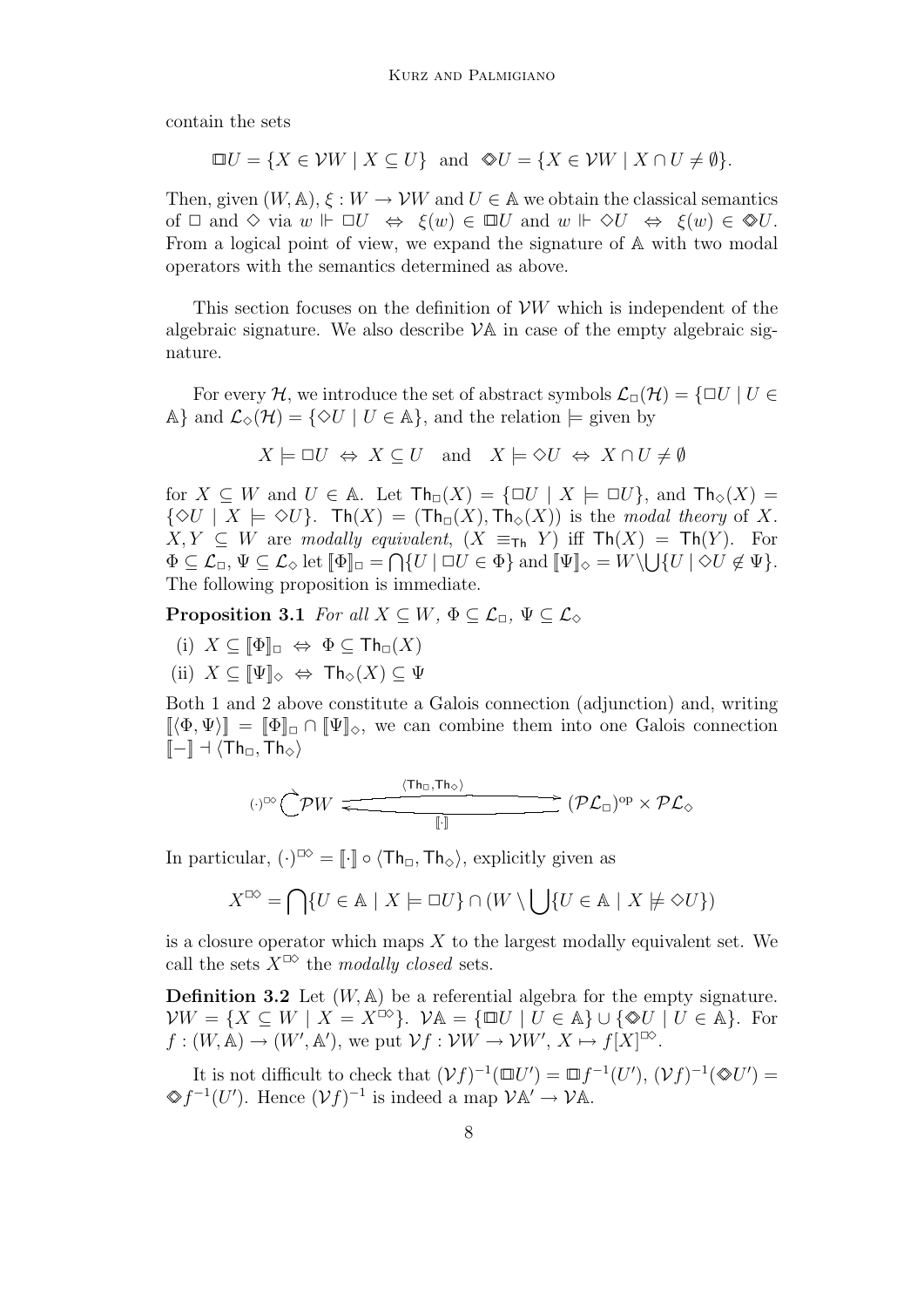#### Remark 3.3

- (i) The restriction to modally closed subsets in the definition of the Vietoris functor guarantees that differentiated referential algebras are mapped to differentiated ones.
- (ii) Since this power construction based on modally closed subsets is standard in topology and domain theory, we would like to mention some relevant topological notions in the context of referential algebras  $\mathcal{H} = (W, \mathbb{A}).$ The *specialization order* is given by

$$
w \leq w' \iff \forall a \in \mathbb{A} \; w \in a \;\Rightarrow\; w' \in a.
$$

 $\leq$  is a preorder. H is differentiated if  $\leq$  is a partial order. Every admissi-ble set (ie every element in A) is upper.<sup>[1](#page-8-1)</sup> In fact,  $\leq$  is the largest relation on  $W$  such that all admissible sets are upper. Upper sets coincide with the closure of the admissible sets under arbitrary unions and intersections. A set is saturated if it is an intersection of admissible sets; open if it is a union of admissibles; closed if it is a complement of an open. The sets  $[\![\Phi]\!]_{\Box}$  coincide with the saturated sets and the sets  $[\![\Psi]\!]_{\Diamond}$  with the closed sets. That is, a set is modally closed iff it is the intersection of a saturated and a closed set. In domain theory saturated and upper sets coincide and modally closed sets are rather called convex sets or lenses.

### <span id="page-8-0"></span>4 The Vietoris Functor for Referential Algebras

In this section, we assume a fully selfextensional logic  $S$ . Given an  $S$ -referential algebra  $(W, A)$ , we will construct the Vietoris referential algebra  $(VW, VA)$  in the following steps.

- (i) Construct the free S-algebra G generated by  $\{\Box U \mid U \in \mathbb{A}\}\cup \{\Diamond U \mid U \in$  $\mathbb{A}\}.$
- (ii) Define a collection of 'modal S-filters'  $\mathcal{M} \cong \mathcal{V}W$  of  $\mathcal{G}$ .
- (iii) Take the quotient  $(\mathcal{G}^*, \mathcal{M}^*)$  of  $(\mathcal{G}, \mathcal{M})$  w.r.t. the modal S-filters M.
- (iv) Obtain  $(\mathcal{V}W, \mathcal{V}A)$  as (isomorphic to) the dual  $(\mathcal{M}^*, \overline{\mathcal{G}^*})$  of  $(\mathcal{G}^*, \mathcal{M}^*)$ .

The first step is possible since  $S$  is fully selfextensional. For the second step, we assume that we can find a collection  $\mathcal M$  of S-filters of  $\mathcal G$ , called the modal S-filters, such that for every  $F \in VW$  there is a unique  $M_F \in \mathcal{M}$  satisfying

C1. for every  $U \in \mathbb{A}$ ,

$$
\Box U \in M_F \Leftrightarrow F \subseteq U \quad \text{and} \quad \Diamond U \in M_F \Leftrightarrow F \cap U \neq \emptyset,
$$

and the following properties hold for S-atlases  $\mathcal{Q} = \langle \mathcal{G}, \mathcal{M} \rangle, \mathcal{Q}' = \langle \mathcal{G}', \mathcal{M}' \rangle$ (obtained from referential algebras  $(W, A), (W', A')$ )

<span id="page-8-1"></span><sup>&</sup>lt;sup>1</sup>  $Z \subseteq W$  is upper if  $x \in Z$  and  $x \leq y$  implies  $y \in Z$ .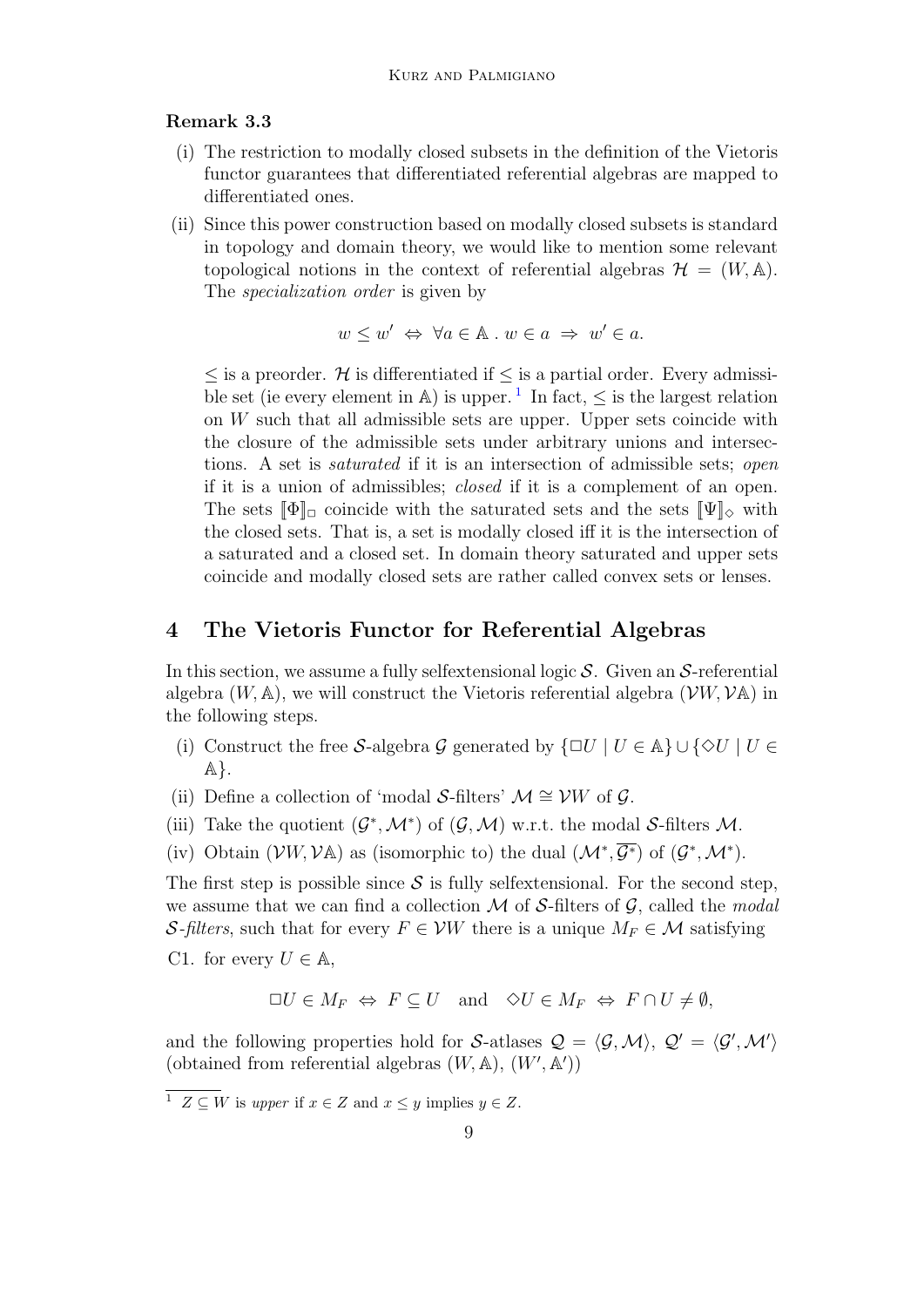C2.  $\Lambda_{\mathcal{Q}}$  is a congruence of  $\mathcal{G},$ 

C3. every  $\phi : \mathcal{G} \to \mathcal{G}'$  induced by a referential algebra morphism  $(W', \mathbb{A}') \to$  $(W, A)$  is an atlas morphism  $\phi : Q \to Q'$ .

Roughly speaking C1 guarantees that  $M_F$  behaves like the modal theory of F, C2 allows us to take the quotient that will be the Vietoris algebra, and C3 takes care that the construction can also be carried out for morphisms.

To complete the second step, we note that, by C1, the map  $\mathcal{V}W \to \mathcal{M}$ ,  $F \mapsto M_F$  is injective (and hence bijective):

**Lemma 4.1** For every  $F, G \in VW$ , if  $F \neq G$ , then  $M_F \neq M_G$ .

**Proof.** If  $F \neq G$ , then we can assume that  $x \in F \setminus G$ . Since G is modally closed, there is  $U \in A$  such that either a)  $x \notin U$  and  $G \models \Box U$  or b)  $x \in U$ and  $G \not\models \Diamond U$ . If a) then, using that if  $F \not\subseteq U$  then  $\Box U \notin M_F$ , one shows that  $\Box U \in M_G \setminus M_F$ . If b) then, using that if  $G \cap U = \emptyset$  then  $\Diamond U \notin M_G$ , one shows that  $\Diamond U \in M_F \setminus M_G$ .

For the third step note that, if C2 holds, then we can consider the quotient algebra  $\mathcal{G}^* = \mathcal{G}/\Lambda_{\mathcal{Q}}$  and the canonical projection  $p: \mathcal{G} \longrightarrow \mathcal{G}^*$ . C3 shows that morphisms  $\mathcal{G} \to \mathcal{G}'$  induce morphisms  $\mathcal{G}^* \to \mathcal{G}'^*$ :

**Lemma 4.2** For every  $h \in Hom(\mathcal{G}, \mathcal{G}')$ ,

- (i) if  $\langle a, b \rangle \in \Lambda_{\mathcal{O}}$ , then  $\langle h(a), h(b) \rangle \in \Lambda_{\mathcal{O}}$ ;
- (ii) the assignment  $h^*(a) \longmapsto p'(h(a))$  for every  $a \in \mathcal{G}$  defines a morphism  $h^*: \mathcal{G}^* \to \mathcal{G}'^*.$

**Proof.** First, for every  $M' \in \mathcal{M}'$ , if  $h(a) \in M'$ , then  $a \in h^{-1}(M') \in \mathcal{M}$ , so  $\langle a, b \rangle \in \Lambda_{\mathcal{Q}}$  implies that  $b \in h^{-1}(M')$ , i.e.  $h(b) \in M'$ . Second, if  $p(a) = p(b)$ , then  $\langle a, b \rangle \in \Lambda_{\mathcal{Q}}$ , so  $\langle h(a), h(b) \rangle \in \Lambda_{\mathcal{Q}}$ , i.e.  $p'(h(a)) = p'(h(b))$ .

Let  $\mathcal{Q}^* = (\mathcal{G}^*, \mathcal{M}^*)$  be the quotient atlas, i.e.,  $\mathcal{M}^* = \{M^*_F | F \in \mathcal{V}W\}$  where  $M_F^* = p[M_F]$  for every  $F \in \mathcal{V}W$ . Since  $p(a) = p(b)$  only if  $a \in M_F$   $\Leftrightarrow b \in M_F$ , it holds that  $p^{-1}(p[M_F^*]) = M_F^*$  for every  $F \in \mathcal{V}W$ . Therefore p is a strict and onto morphism between Q and  $\mathcal{Q}^*$ , and as Q is a fregean S-atlas, then  $\mathcal{Q}^*$  is a Frege-reduced S-atlas. In particular,  $\mathcal{M}^*$  is a collection of S-filters of  $\mathcal{G}^*$  and  $\mathcal{M}^* \cong \mathcal{M}$ .  $\mathcal{G}^*$  can be considered as the Vietoris algebra associated with A.

Finally, consider the dual  $\langle \mathcal{M}^*, \overline{\mathcal{G}^*} \rangle$  of  $(\mathcal{G}^*, \mathcal{M}^*)$  which is an S-DRA (since  $(\mathcal{G}^*, \mathcal{M}^*)$  is an S-FRA) and the bijection  $\theta : \mathcal{V}W \to \mathcal{M}^*, F \mapsto M^*_{F^*}$ . The inverse image map  $\theta^{-1}: \mathcal{P}(\mathcal{M}^*_{V}) \longrightarrow \mathcal{P}(\mathcal{V}W)$  restricts to a map  $\Theta: \overline{\mathcal{G}^*} \longrightarrow$  $\mathcal{P}(\mathcal{V}W)$ . We define  $\mathcal{V}$  to be the image of  $\Theta$ . The following diagram summarizes the construction.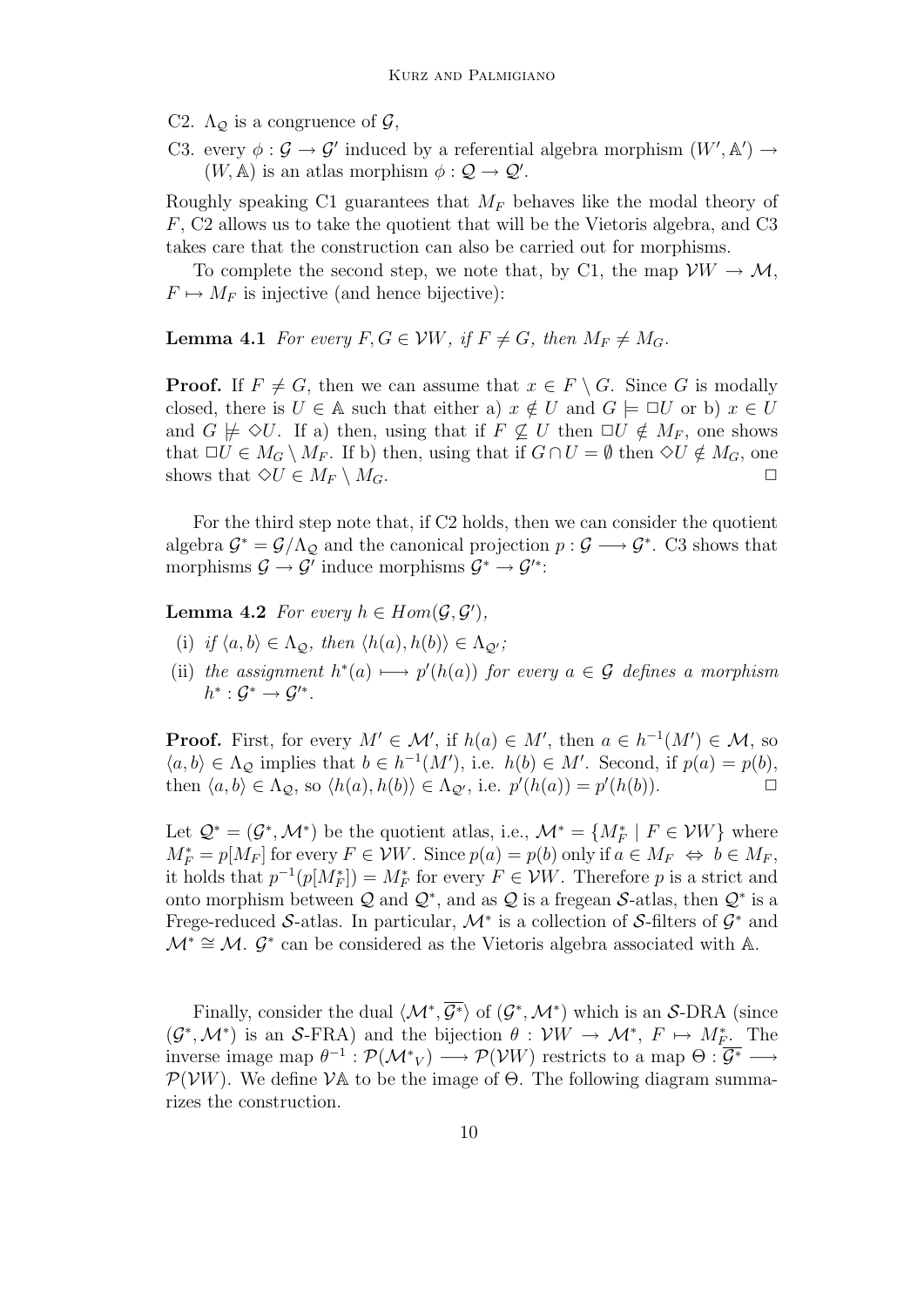$$
(W, A) \xrightarrow{f} (W', A')
$$
  

$$
(G, M) \xleftarrow{\phi} (G', M')
$$
  

$$
p \qquad \qquad p'
$$
  

$$
(G^*, M^*) \xleftarrow{\phi^*} (G'^*, M'^*)
$$
  

$$
(\mathcal{M}^*, \overline{G^*}) \xrightarrow{\phi^{*-1}} (\mathcal{M}', \overline{G'^*})
$$
  

$$
\phi \qquad \qquad \phi \qquad \qquad \phi \qquad \qquad \phi \qquad \qquad \phi \qquad \qquad \phi \qquad \qquad \phi \qquad \qquad \phi \qquad \qquad \phi \qquad \qquad \phi \qquad \qquad \phi \qquad \qquad \phi \qquad \qquad \phi \qquad \qquad \phi \qquad \qquad \phi \qquad \qquad \phi \qquad \qquad \phi \qquad \qquad \phi \qquad \qquad \phi \qquad \qquad \phi \qquad \qquad \phi \qquad \qquad \phi \qquad \qquad \phi \qquad \qquad \phi \qquad \qquad \phi \qquad \qquad \phi \qquad \qquad \phi \qquad \qquad \phi \qquad \qquad \phi \qquad \qquad \phi \qquad \qquad \phi \qquad \qquad \phi \qquad \qquad \phi \qquad \qquad \phi \qquad \qquad \phi \qquad \qquad \phi \qquad \qquad \phi \qquad \qquad \phi \qquad \qquad \phi \qquad \qquad \phi \qquad \qquad \phi \qquad \qquad \phi \qquad \qquad \phi \qquad \qquad \phi \qquad \qquad \phi \qquad \qquad \phi \qquad \qquad \phi \qquad \qquad \phi \qquad \qquad \phi \qquad \qquad \phi \qquad \qquad \phi \qquad \qquad \phi \qquad \qquad \phi \qquad \qquad \phi \qquad \qquad \phi \qquad \qquad \phi \qquad \qquad \phi \qquad \qquad \phi \qquad \qquad \phi \qquad \qquad \phi \qquad \qquad \phi \qquad \qquad \phi \qquad \qquad \phi \qquad \qquad \phi \qquad \qquad \phi \qquad \qquad \phi \qquad \qquad \phi \qquad \qquad \phi \qquad \qquad \phi \qquad \qquad \phi \qquad \qquad \phi \qquad \qquad \phi \qquad \qquad \phi \qquad \qquad \phi \qquad \qquad \phi \qquad \qquad \phi \qquad \qquad \phi \q
$$

Definition 4.3 (Vietoris referential algebra) For every S-referential algebra  $\mathcal{H} = (W, \mathbb{A})$ , the Vietoris referential algebra of  $\mathcal{H}$  is  $\mathcal{V}\mathcal{H} = \langle \mathcal{V}W, \mathcal{V}\mathbb{A} \rangle$ with  $VW$  as in Definition [3.2](#page-7-0) and  $V$ A given by the inverse image  $\theta^{-1}$  as above. For every S-referential algebra morphism  $f : (W, A) \to (W', A')$  let  $\phi : \mathcal{G}' \to \mathcal{G}$ be the algebra morphism induced by  $f^{-1}: \mathbb{A}' \to \mathbb{A}$  and  $\mathcal{V}f = \theta^{-1} \circ \phi^{*-1} \circ \theta$ .

<span id="page-10-0"></span>The interpretation of the modal operators is the intended one: **Proposition 4.4**  $\Theta[\overline{p(\Box U)}] = \Box U$  and  $\Theta[\overline{p(\Diamond U)}] = \mathcal{N}U$  for all  $U \in \mathbb{A}$ . **Proof.** For every  $F \in \mathcal{V}W$ ,

$$
F \in \Theta(\overline{p(\Box U)}) \quad \text{iff} \quad F \in \theta^{-1}(\overline{p(\Box U)}) \quad F \in \Theta(\overline{p(\Diamond U)}) \quad \text{iff} \quad F \in \theta^{-1}(\overline{p(\Diamond U)})
$$
\n
$$
\text{iff} \quad p[M_F] \in \overline{p(\Box U)} \quad \text{iff} \quad p[M_F] \in \overline{p(\Diamond U)}
$$
\n
$$
\text{iff} \quad p(\Box U) \in p[M_F] \quad \text{iff} \quad p(\Diamond U) \in p[M_F]
$$
\n
$$
\text{iff} \quad \Box U \in M_F \quad \text{iff} \quad \Diamond U \in M_F
$$
\n
$$
\text{iff} \quad F \subseteq U \quad \text{iff} \quad F \cap U \neq \emptyset
$$
\n
$$
\text{iff} \quad F \in \mathbb{Q}(U) \quad \text{iff} \quad F \in \mathbb{Q}(U).
$$

 $Vf$  is given by the direct image of f:

<span id="page-10-1"></span>**Proposition 4.5**  $\mathcal{V}f(F) = f[F]^{\square \diamond}$  for all  $f : (W, \mathbb{A}) \to (W', \mathbb{A}'), F \in \mathcal{V}W$ .

**Proof.** We elide the isomorphism  $p[\cdot] : \mathcal{M} \to \mathcal{M}^*$ . For all  $U' \in \mathbb{A}'$  we calculate  $f[F] \subseteq U' \Leftrightarrow f[F] \subseteq U' \Leftrightarrow F \subseteq f^{-1}(U') \Leftrightarrow \Box f^{-1}(U') \in$  $M_F \Leftrightarrow \phi(\Box U') \in M_F \Leftrightarrow \Box U' \in \phi^{-1}(M_F)$  and similarly  $f[F]^{C\&set} \cap U' \neq$  $\emptyset \Leftrightarrow \Diamond U' \in \phi^{-1}(M_F)$ . Since  $\phi^{-1}(M_F)$  in M', it follows from C1 that  $\phi^{-1}(M_F) = M'_{f[F]^{\Box \Diamond}}$ , that is,  $\theta^{-1} \circ \phi^{-1} \circ \theta(F) = f[F]^{\Box \Diamond}$ .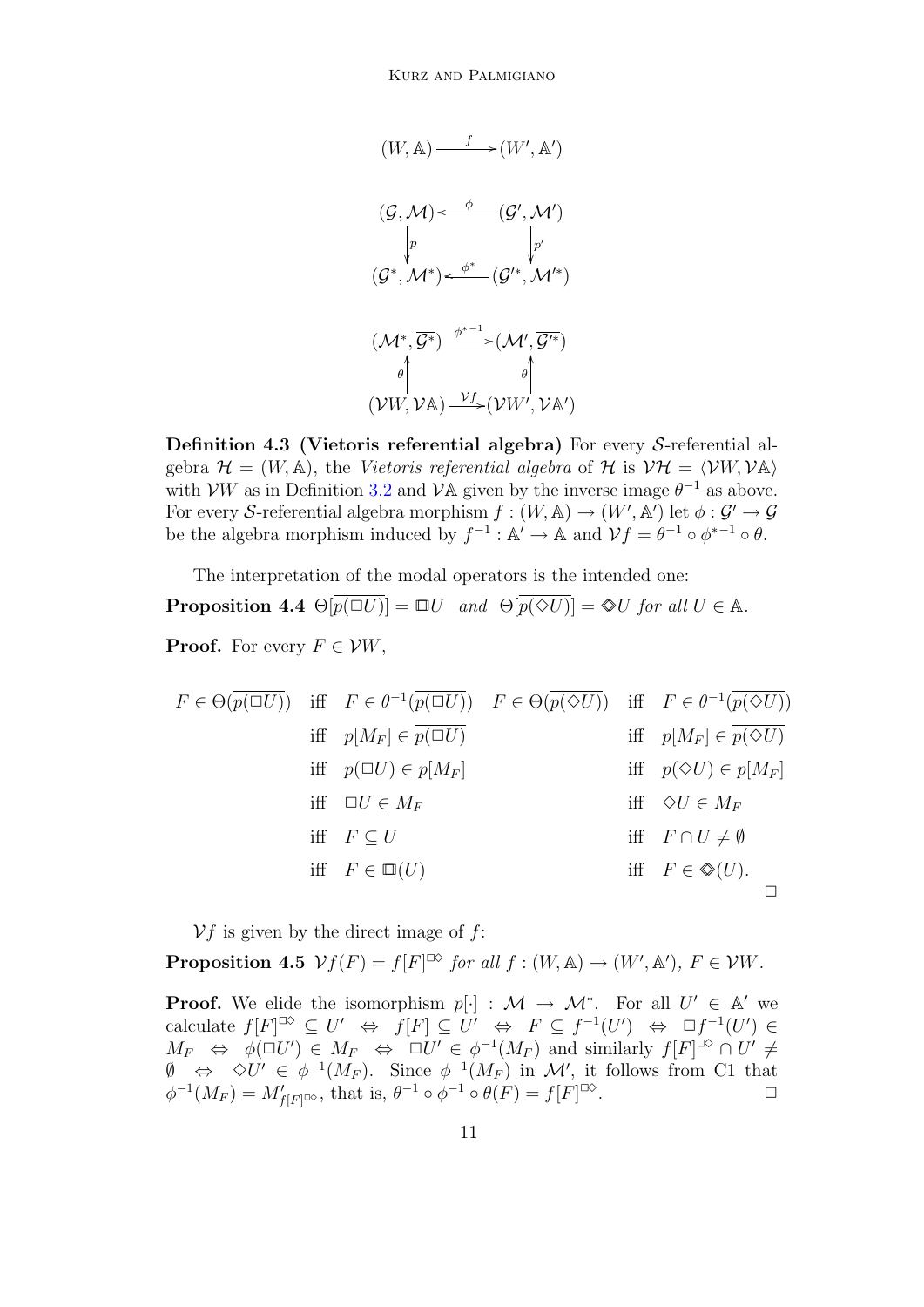**Example 4.6** Let  $(W, A)$  a referential algebra for the empty signature.<sup>[2](#page-11-0)</sup>  $\mathcal{G}$ is the set  $\{\Box U \mid U \in \mathbb{A}\}\cup \{\Diamond U \mid U \in \mathbb{A}\}.$  For M we choose the subsets satisfying C1.

C2 is trivially satisfied. For C3, we calculate  $\phi^{-1}(M_F) = \{t' \in M_F' \mid$  $\phi(t') \in M_F$ } = { $\Box U' | \Box f^{-1}(U') \in M_F$ }  $\cup$  { $\Diamond U' | \Diamond f^{-1}(U')$ } = { $\Box U' | F \subseteq$  $f^{-1}(U')\cup\{\diamondsuit U'\mid F\cap f^{-1}(U')\neq\emptyset\}=\{\Box U'\mid f[F]\subseteq U'\}\cup\{\diamondsuit U'\mid f[F]\cap U'\neq\emptyset\}$  $\emptyset$ } =  $M'_{f[F]}$   $\infty$ . That  $\mathcal{V}$  and  $\mathcal{V}$  agree with the previous Definition [3.2](#page-7-0) follows from the two propositions above.

Another example will be considered in the next section.

### 5 Extended Example: Stone spaces

In this section, we are going to show that we can perform the construction of the Vietoris endofunctor on the referential algebras that correspond to Stone spaces under the embedding described in Section [2.2,](#page-5-0) and that this construction extends the familiar definition of the Vietoris endofunctor  $\bf{K}$  on Stone spaces, i.e. that the following diagram commutes:

$$
\begin{array}{ccc}\n\text{Stn} & \xrightarrow{\mathbf{K}} & \text{Stn} \\
\downarrow & & \downarrow \\
\text{RA}_{\mathcal{S}} & \xrightarrow{\mathcal{V}} & \text{RA}_{\mathcal{S}}.\n\end{array}
$$

In this case,  $\mathcal S$  is the classical propositional calculus, so the free  $\mathcal S$ -algebra is the free Boolean algebra and S-filters are lattice filters. Let  $\mathbf{X} = (X, \Omega)$  be a Stone space, and let  $\mathcal{H} = (X, \mathbb{A})$  be its associated referential algebra, i.e. A is the Boolean algebra of the clopen subsets of  $X$ . As it is well known, the carrier of the Vietoris space  $K(X)$  is the set  $K(X)$  of the closed subsets of X and the Boolean algebra of clopen subsets of  $K(X)$  is generated by

$$
\Box U = \{ X \in \mathcal{V}W \mid X \subseteq U \} \text{ and } \otimes U = \{ X \in \mathcal{V}W \mid X \cap U \neq \emptyset \},
$$

for all  $U \in \mathbb{A}$ . Therefore, Propositions [4.4](#page-10-0) and [4.5](#page-10-1) will take care of the commutativity of the diagram above, provided that:

- (i) the family of the modally closed subsets of  $H$  coincides with  $K(\mathbf{X})$ ,
- (ii) there exists a family M of filters of the free Boolean algebra  $\mathcal G$  generated by the set of abstract symbols  $\mathcal{L}(\mathcal{H}) = \mathcal{L}_{\Box}(\mathcal{H}) \cup \mathcal{L}_{\Diamond}(\mathcal{H})$ , where  $\mathcal{L}_{\Box}(\mathcal{H}) =$  $\{\Box U \mid U \in \mathbb{A}\}\$ and  $\mathcal{L}_{\diamond}(H) = \{\diamond U \mid U \in \mathbb{A}\}\$ , that satisfies conditions C1 – C3 of Section [4.](#page-8-0)

**Proposition 5.1** For every Stone space  $\mathbf{X} = (X, \Omega)$ ,  $\mathcal{V}X = K(\mathbf{X})$ .

**Proof.** ( $\subseteq$ ) Clearly, every modally closed subset  $F^{\Box \Diamond} = \bigcap \{U \in \mathbb{A} \mid F \models$  $\Box U$ }  $\cap (X \setminus \bigcup \{U \in \mathbb{A} \mid F \not\models \Diamond U\})$  is closed. For the converse inclusion, let

<span id="page-11-0"></span><sup>&</sup>lt;sup>2</sup> The corresponding logic S has sequents  $\Gamma \vdash \phi \Leftrightarrow \phi \in \Gamma$ ; hence S-filters are just subsets.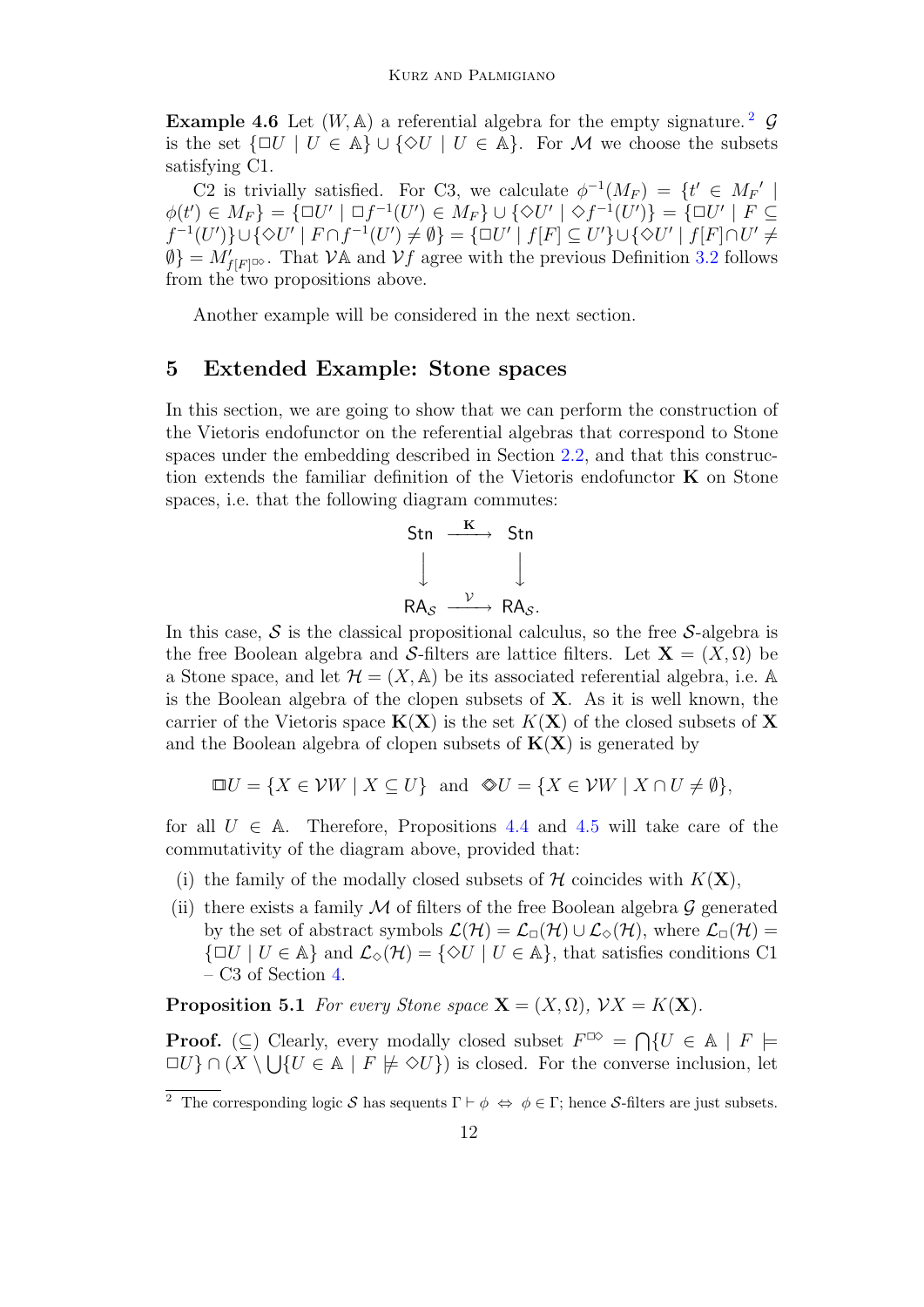$F \in K(\mathbf{X})$ , and let us show that  $F = F^{\boxtimes \Diamond}$ . ' $\subseteq$ ' is clear since  $(\cdot)^{\boxtimes \Diamond}$  is a closure operator. For the converse note that, as  $X$  is a Stone space, then the clopen subsets form a base of  $\Omega$ , hence  $F = \bigcap \{U \in \mathbb{A} \mid F \subseteq U\}.$ 

Let G be the free Boolean algebra generated by  $\mathcal{L}(\mathcal{H})$ . It is a well known fact that the ultrafilters of a Boolean algebra are exactly the inverse homomorphic images of the top element of the two-element Boolean algebra 2. As G is free, then every  $h \in Hom(\mathcal{G}, 2)$  is uniquely determined by its restriction to  $\mathcal{L}(\mathcal{H})$ . For every  $F \in K(\mathbf{X})$ , let us consider  $h_F \in Hom(\mathcal{G}, \mathbf{2})$  defined by the following assignments: For every  $U \in A$ ,  $h_F(\Box U) = 1$  iff  $F \subseteq U$  and  $h_F(\Diamond U) = 1$  iff  $F \cap U \neq \emptyset$ . Let  $M_F = h_F^{-1}$  $_F^{-1}(1)$  be the corresponding ultrafilter of G. By construction it holds that for every  $F \in K(\mathbf{X})$ ,  $M_F$  is the only ultrafilter of G such that for every  $U \in \mathbb{A}$ ,

 $\Box U \in M_F$  iff  $F \subseteq U$  and  $\diamond U \in M_F$  iff  $F \cap U \neq \emptyset$ .

So the collection  $\mathcal{M} = \{M_F \mid F \in K(\mathbf{X})\} \subseteq \mathsf{Ultr}(\mathcal{A})$  satisfies condition C1 of Section [4.](#page-8-0) Let us consider the atlas  $\mathcal{Q} = (\mathcal{G}, \mathcal{M})$ . It is easy to see that for every collection U of ultrafilters of a Boolean algebra A the relation  $\Lambda_{\mathcal{U}}$  on A, defined as  $a\Lambda_{\mathcal{U}}b$  iff  $\forall V \in \mathcal{U}(a \in V \Leftrightarrow b \in V)$ , is a congruence of A. Hence  $\Lambda_{\mathcal{Q}}$  is a congruence of  $\mathcal{G}$ , so  $\mathcal{M}$  satisfies condition C2 of Section [4.](#page-8-0) As for C3, let  $f: \mathbf{X} \to \mathbf{X}'$  be a continuous map, hence  $f \in Hom(\mathcal{H}, \mathcal{H}')$ . The following proposition shows that the corresponding homomorphism  $\phi \in Hom(\mathcal{G}', \mathcal{G})$ between the associated free Boolean algebras is an atlas morphism  $\phi : \mathcal{Q}' \to \mathcal{Q}$ .

**Proposition 5.2** For every  $F \in K(\mathbf{X})$ ,  $\phi^{-1}(M_F) = M_{f[F]}$ .

**Proof.** As  $M_F$  is an ultrafilter of  $\mathcal{G}$ , then  $\phi^{-1}(M_F)$  is an ultrafilter of  $\mathcal{G}'$ . For every  $U \in \mathbb{A}'$ ,  $\Box U \in \phi^{-1}(M_F)$  iff  $\Box f^{-1}(U) = \phi(\Box U) \in M_F$ , iff  $F \subseteq f^{-1}(U)$ , iff  $f[F] \subseteq U$ , iff  $\Box U \in M_{f[F]}$ . Likewise, one shows that  $\Diamond U \in \phi^{-1}(M_F)$  iff  $\Diamond U \in M_{f[F]}$ . This is enough to prove the statement, for by construction,  $M_{f[F]}$  is the unique ultrafilter of G that contains the modal theory of  $f[F]$ .

We finish this section by showing that the ultrafilters of the quotient algebra  $\mathcal{G}^* = \mathcal{G}/\Lambda_{\mathcal{Q}}$  are exactly the modal (ultra)filters  $M_F^* = p[M_F]$ , where  $p: \mathcal{G} \to \mathcal{G}^*$  is the canonical projection. Thus,  $\mathcal{G}^*$  is the Vietoris Boolean algebra.

# <span id="page-12-0"></span>Proposition 5.3 Ultr $(\mathcal{G}^*) = \mathcal{M}^*$ .

The proof of this proposition uses the following standard fact about Boolean algebras:

<span id="page-12-1"></span>**Lemma 5.4** For every Boolean algebra A and every congruence  $\Lambda$  on A, the canonical projection  $p : A \to A/\Lambda$  induces a bijective correspondence between Ultr( $\mathcal{A}/\Lambda$ ) and the set of the ultrafilters V of A such that  $p^{-1}(p[V]) = V$ . In particular,

 $U$ ltr $(\mathcal{A}/\Lambda) = \{p[V] \mid V \in \mathit{Ultr}(\mathcal{A}) \text{ and } p^{-1}(p[V]) = V\}.$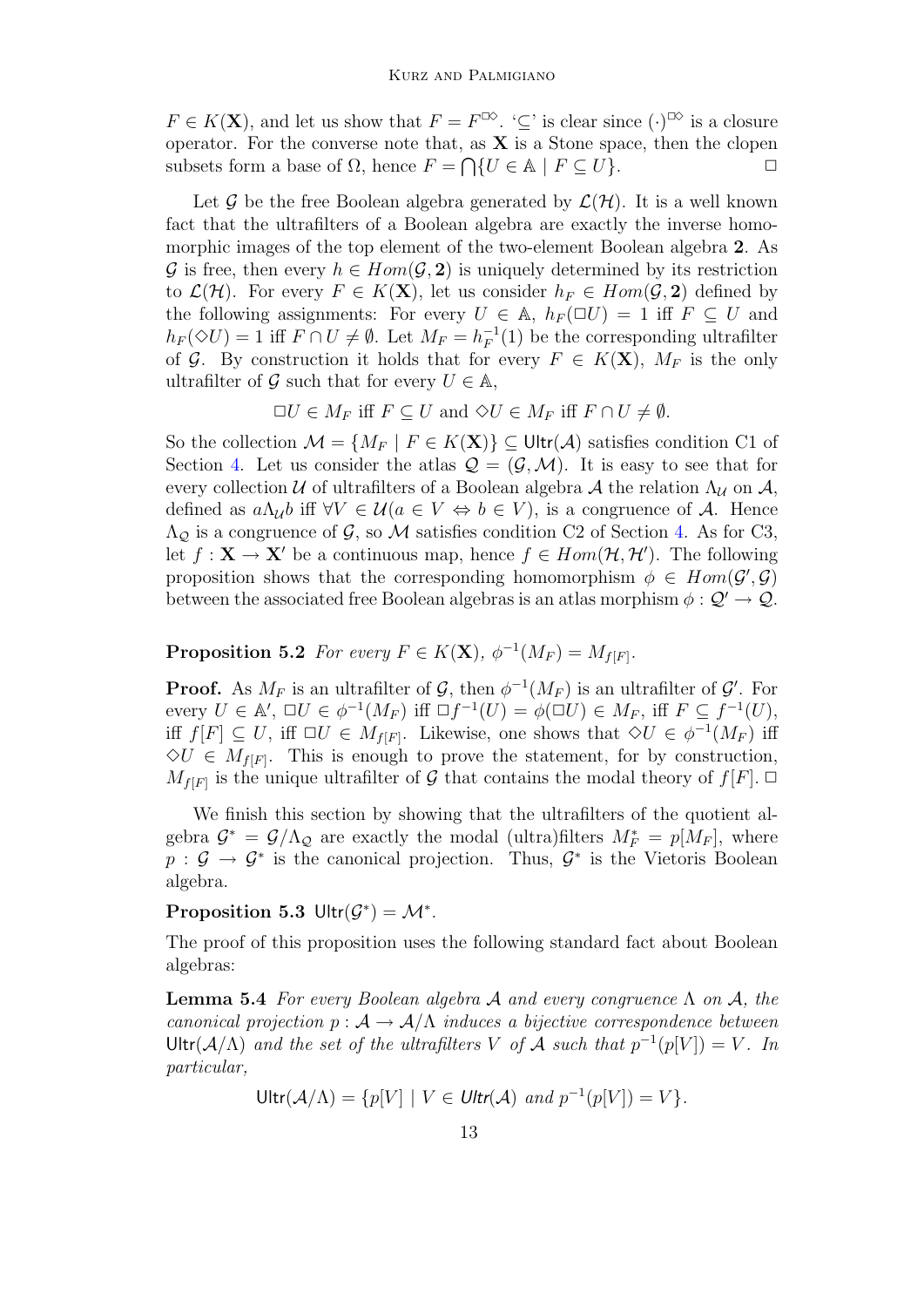Let us show Proposition [5.3:](#page-12-0)

**Proof.** By Lemma [5.4,](#page-12-1) we have to show that  $\mathcal{M}^* = \{p[V] | V \in \text{Ultr}(\mathcal{G}) \text{ and }$  $p^{-1}(p[V]) = V$ . Let us show that for every ultrafilter V of G, if  $p^{-1}(p[V]) = V$ , then  $V = M_F$  for some  $F \in K(\mathbf{X})$ .

Suppose that there exists an ultrafilter V of G such that  $p^{-1}(p[V]) = V$ and  $V \neq M_F$  for every  $F \in K(\mathbf{X})$ . It is enough to show that there exists  $a \in V$  such that  $a \notin M_F$  for every  $F \in K(\mathbf{X})$ , for if it is so, then  $p(a) = 0$ , hence  $0 \in p^{-1}(p[V]) = V$ , contradiction.

Let us consider the Stone space  $X_{\mathcal{G}}$  which is dual to  $\mathcal{G}$ . By the Stone duality, the points of  $X_{\mathcal{G}}$  are the ultrafilters of  $\mathcal{G}$ , and the clopen subsets of  $\mathbf{X}_{\mathcal{G}}$  are exactly the sets  $\overline{a} = \{U \in \mathsf{Ultr}(\mathcal{G}) \mid a \in U\}.$ 

Let us consider the set  $\mathcal{M} = \{M_F \mid F \in K(\mathbf{X})\}$  as a subset of  $\mathbf{X}_{\mathcal{G}}$ . We are supposing that  $V \notin \mathcal{M}$ . If we show that M is a closed subset of  $X_{\mathcal{G}}$ , then by a standard compactness argument,  $V \in \overline{a}$  and  $\overline{a} \cap \mathcal{M} = \emptyset$  for some clopen subset  $\overline{a}$  of  $X_{\mathcal{G}}$ , i.e. there exists  $a \in V$  such that  $a \notin M_F$  for every  $F \in K(\mathbf{X})$ , which is what we want.

So let us show that M is a closed subset of  $X_{\mathcal{G}}$ . Let  $K(X)$  be the Vietoris space of **X**, and let us consider the map  $\xi : K(X) \longrightarrow X_G$  defined by the assignment  $F \mapsto M_F$  for every  $F \in K(\mathbf{X})$ . As  $\mathbf{K}(\mathbf{X})$  is compact, then it is enough to show that  $\xi$  is continuous, i.e. that for every  $a \in \mathcal{G}, \xi^{-1}(\overline{a})$  is a clopen subset of  $K(X)$ . By induction on the structure of a: As for the base,  $\Box U$  and  $\Diamond U$  are clopen subsets of  $K(X)$  for every clopen subset U of X, and

$$
\xi^{-1}(\overline{\square U}) = \{F \in K(\mathbf{X}) \mid M_F \in \overline{\square U}\} \quad \xi^{-1}(\overline{\diamond U}) = \{F \in K(\mathbf{X}) \mid M_F \in \overline{\diamond U}\}
$$
  
\n
$$
= \{F \in K(\mathbf{X}) \mid \square U \in M_F\} = \{F \in K(\mathbf{X}) \mid \diamond U \in M_F\}
$$
  
\n
$$
= \{F \in K(\mathbf{X}) \mid F \subseteq U\} = \{F \in K(\mathbf{X}) \mid F \cap U \neq \emptyset\}
$$
  
\n
$$
= \square U
$$
  
\n
$$
= \diamondsuit U.
$$

The inductive step is routine.  $\Box$ 

### <span id="page-13-0"></span>6 Conclusion, Future Work, Open Problems

In this paper we presented a Vietoris space or powerdomain for a general notion of a state space equipped with an algebra of predicates. We expect this to have applications in such areas as the theory of systems, universal coalgebra, algebraic logic, modal logic, and lattice theory. In order to understand the import of this construction, more work will have to be carried out, some of which we sketch below.

Constructive definition of modal S-filters As we mentioned in the introduction, the aim of our research project is to characterize the selfextensional logics that support modalities, and we propose to use the construction of Sec-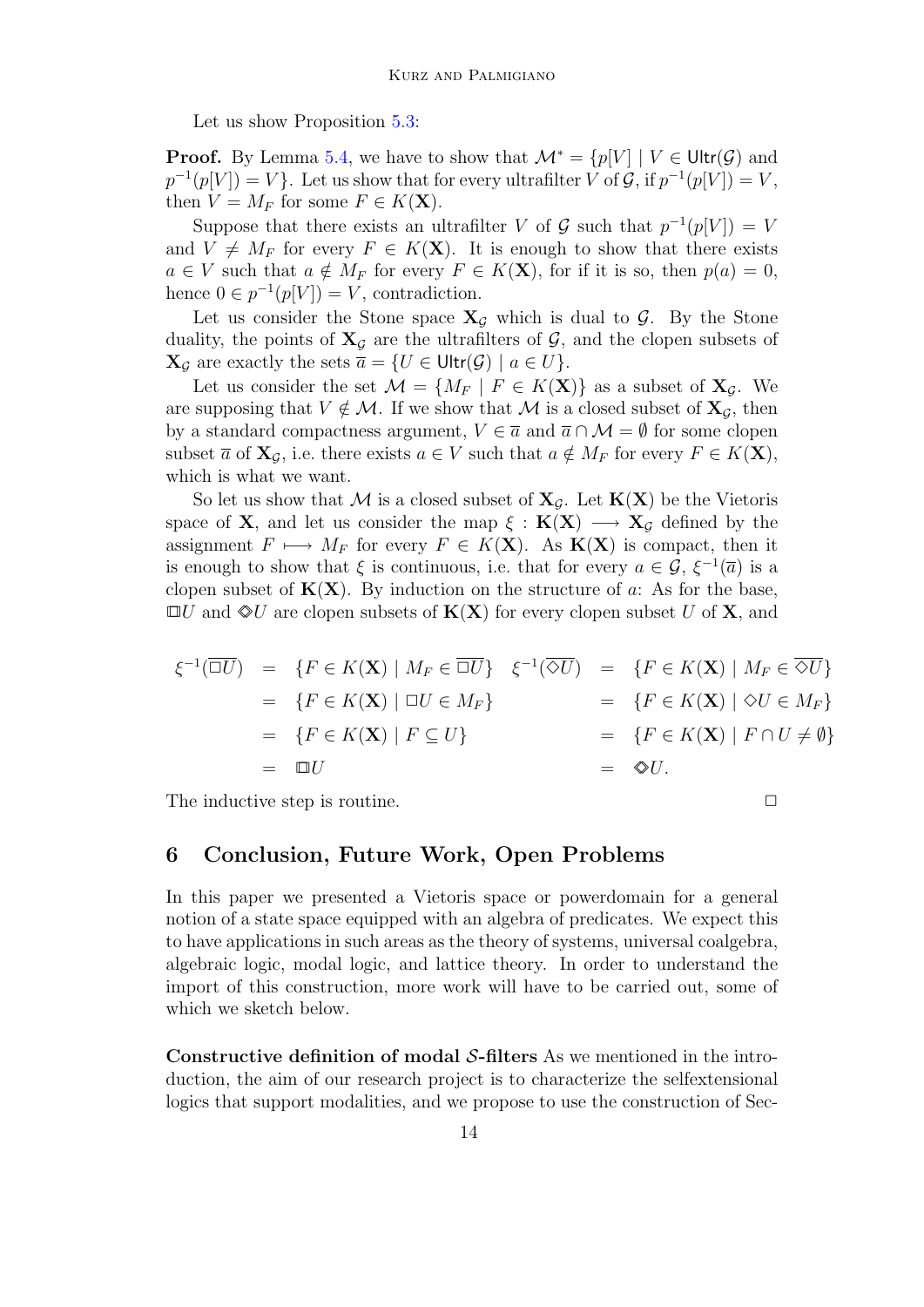tion [4](#page-8-0) for this characterization, namely to say that a selfextensional logic  $S$ supports classical modalities if and only if the construction of the Vietoris endofunctor  $V$  on the category of the (differentiated) S-referential algebras can be performed: then the  $\mathcal V$ -coalgebras can be represented as referential algebras of the expanded algebraic signature, and the logic they will give rise to will be the classical modal expansion of  $S$ . The crucial step of this construction is that, for every S-referential algebra  $H$ , there exists the family of the modal S-filters of the free S-algebra over  $\mathcal{L}_{\Box}(\mathcal{H}) \cup \mathcal{L}_{\Diamond}(\mathcal{H})$ . In the case of Stone spaces, this family is constructed thanks to the existence of the schizophrenic object 2 in the category of Boolean algebras. A natural question is whether the existence of a schizophrenic object characterizes the situations in which the family of the modal S-filters can be constructively presented, or it is just a sufficient condition. As we mentioned in Section [2.2,](#page-5-0) a feature of the duality for selfextensional logics is that it uniformly accounts for a class of dualities that includes the Stone and Priestley dualities (which are induced by a schizophrenic object), as well as the Jónsson-Tarski one (which is not induced by a schizophrenic object). The question on whether the existence of a schizophrenic object is a characterizing condition or a sufficient one for the family of the modal  $S$ -filters to be constructively presented can also be relevant for comparing the Clark and Davey theory of natural dualities and the duality theory for selfextensional logics.

Other modal expansions In this paper we focused on expanding the language of S with a modal signature consisting of the normal operators  $\Box$  and a  $\diamond$  that were interrelated like in the modal logic K. A further line of investigation is to extend this setting to modal expansions in which  $\Box$  and  $\diamond$  are no more related like in the modal logic  $K$ , but are independent, or rather, they are related to one another like in the intuitionistic modal logic IK [\[Ser84\]](#page-15-11), and so on. Other interesting modal expansions would include  $n$ -ary modal operators, and the list could continue. Each of these cases would correspond to defining an endofunctor on referential algebras. Perhaps extending the definitions of other hyperspace topologies to endofunctors on referential algebras would be a good starting point for a systematic investigation that would hopefully lead to a general methodology for wide classes of modal expansions.

Bounded lattice expansions An interesting line of investigation is about the connections with the Gehrke-Jónsson theory of bounded (distributive) lattice expansions. There is a non trivial interplay between these two settings: on the one hand, non-modal operators, like the strict implication of intuitionistic logic, are also included in the expansions treated there. On the other, in this work, as in the context of Abstract Algebraic Logic to which it belongs, the language of lattices and facts about them are systematically extended to the more general metatheory of logics.